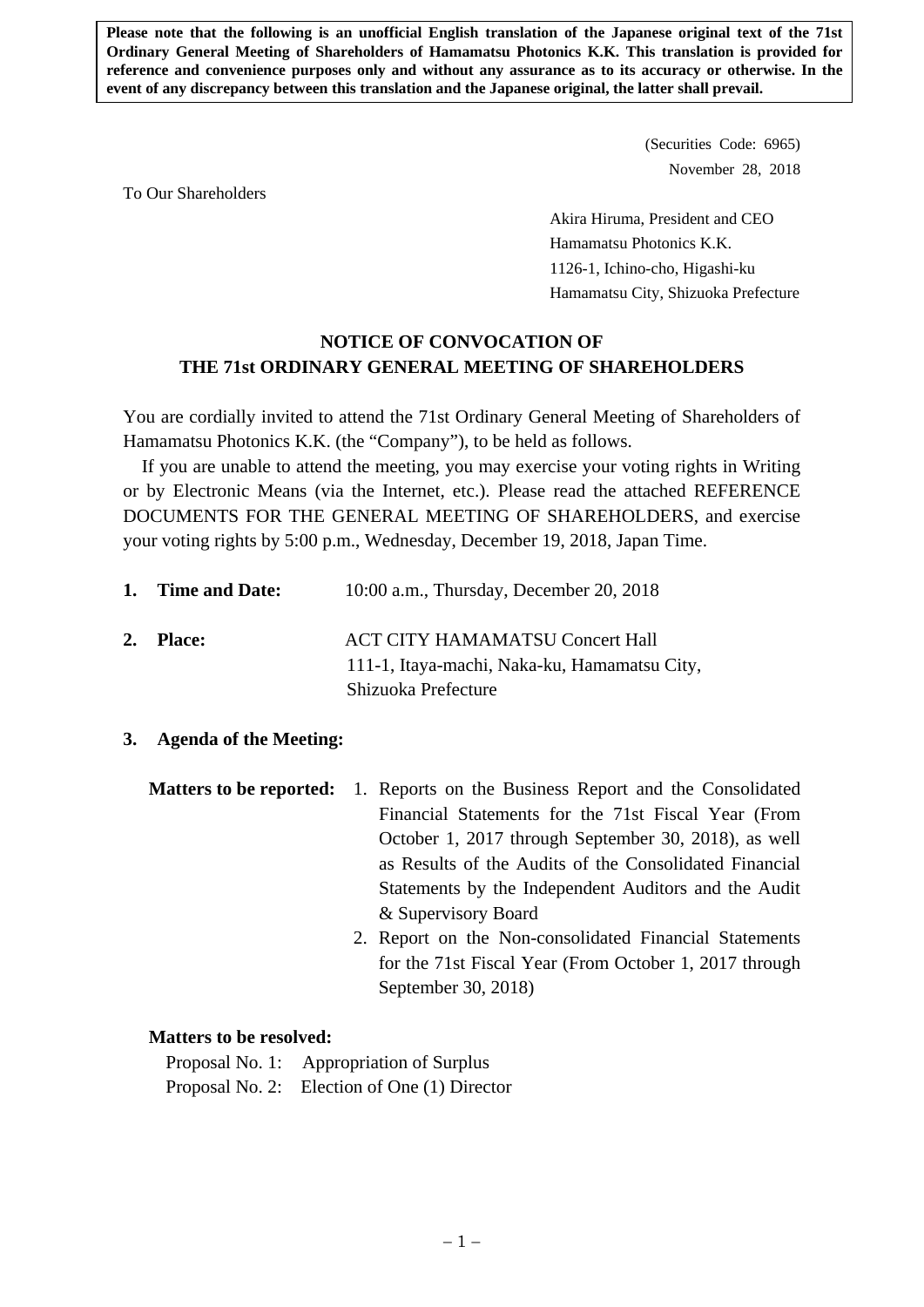- 1. Please note that "Consolidated Statements of Changes in Net Assets and Notes to the Consolidated Financial Statements" of the Consolidated Financial Statements and "Non-consolidated Statements of Changes in Net Assets and Notes to the Non-consolidated Financial Statements" of the Non-consolidated Financial Statements, which are generally provided with this Notice of Convocation of the Ordinary General Meeting of Shareholders, are not attached herein. Instead, these are published on our website (https://www.hamamatsu.com/jp/ja/our-company/investor-relations/index.html) in accordance with the applicable laws and regulations and Article 15 of the Articles of Incorporation (Japanese only).
- 2. If any amendment is made to the REFERENCE DOCUMENTS FOR THE GENERAL MEETING OF SHAREHOLDERS or any attachments, the amended information will be posted on the Company's Website (https://www.hamamatsu.com/jp/ja/our-company/investor-relations/index.html).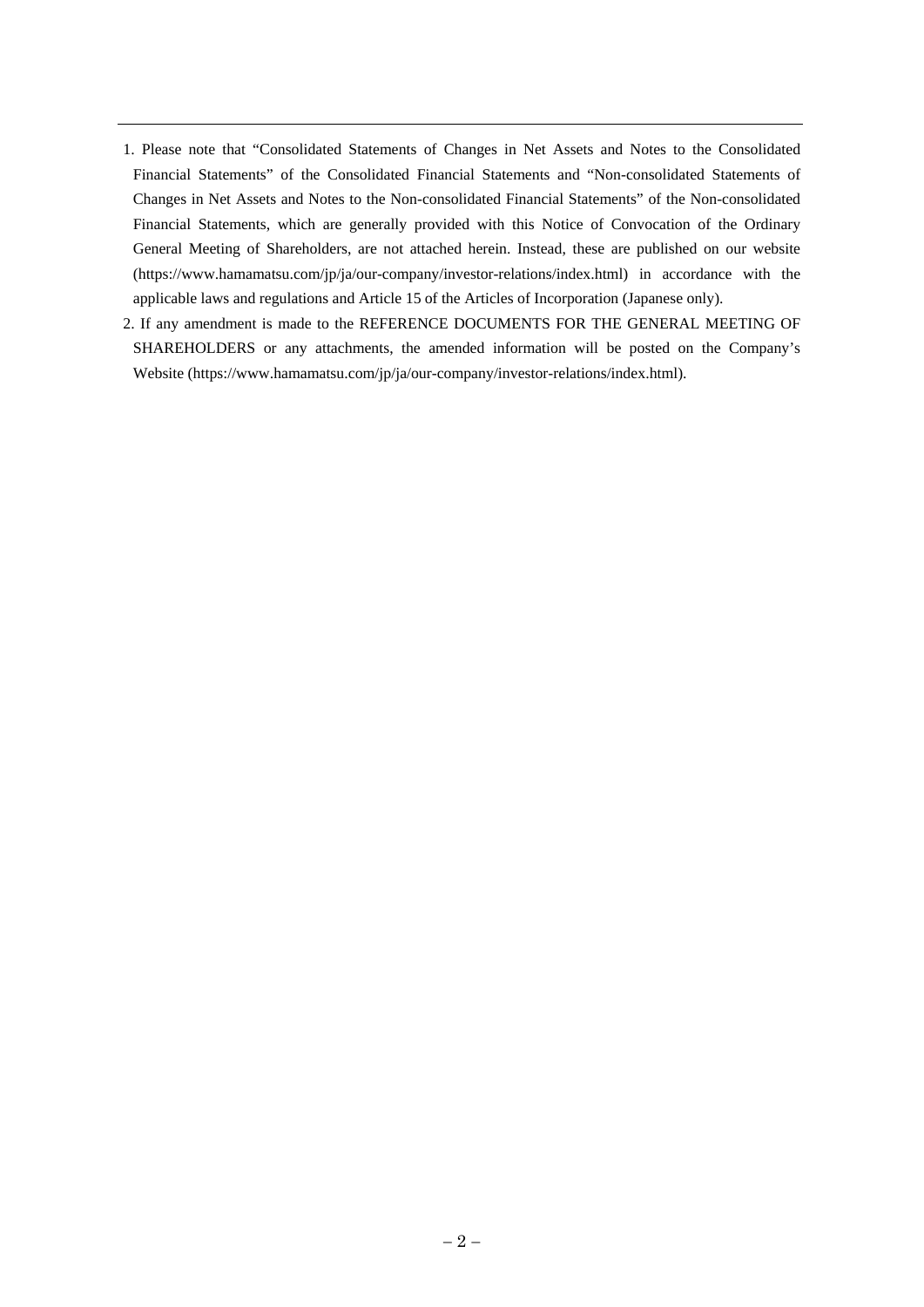# **Guide to the Exercise of Voting Rights**



#### **For those attending the meeting in person**

**Please present the enclosed Voting Rights Exercise Form at the reception desk upon arrival at the meeting. (Reception starts at 9:00 a.m.)**  For the purpose of resource-saving, please bring this notice with you.



**For those exercising voting rights in writing Please indicate your approval or disapproval on the enclosed Voting Rights Exercise Form, and return it.**  If there is no indication of approval or disapproval of the proposal, the

Company shall deem that you have indicated your approval of the proposal. **[Voting Rights Exercise Form must reach us by 5:00 p.m., Wednesday, December 19, 2018, Japan Time]** 



**For those exercising voting rights via the Internet, etc. Please access the Website for the Exercise of Voting Rights (https://www.web54.net) and exercise voting rights.**  You will need the Voting Rights Exercise Code and Password, both of which are indicated on the Voting Rights Exercise Form, to indicate your approval or disapproval by following the instructions displayed on the screen. **[Exercise your voting rights by 5:00 p.m., Wednesday, December 19, 2018,** 

1. If you wish to exercise your voting rights by proxy on the day of the general meeting of shareholders, you may entrust its exercise to a single shareholder other than you who is also a shareholder of the Company with voting **Japan Time]** 

- rights. In this case, a document certifying the relevant power of representation shall be presented together with your Voting Rights Exercise Form.
- 2. If you have exercised your voting rights more than once via the Internet, etc., only the final exercise of the voting rights shall be deemed effective.
- 3. If you have exercised your voting rights both in writing and via the Internet, etc., only the exercise of the voting rights via the Internet, etc. shall be deemed effective.

#### Notes on the exercise of voting rights via the Internet, etc.

- You may use a personal computer or smartphone. Please be aware that, depending on your Internet connection environment, you may not be able to use the voting website (e.g. if you connect to the Internet via a firewall, etc., have anti-virus software installed or use a proxy server, etc.).
- The website is inaccessible from mobile phones.
- You will need the Voting Rights Exercise Code and Password, both of which are indicated on the right-hand side of the enclosed Voting Rights Exercise Form, to exercise your voting rights via the Internet, etc. The code and password are applicable only for this General Meeting of Shareholders. Your password will be locked and rendered invalid after certain incorrect password attempts. If you wish to create a new one, please follow the guidance on the screen appearing on the Website for the Exercise of Voting Rights.
- Please be noted that any fees incurred by Internet access (access fees to Internet service providers, telecommunications fees, etc.) are the responsibility of shareholders.

### **If you have any questions, please feel free to contact the Stock Transfer Agency Web Support. Sumitomo Mitsui Trust Bank, Limited Stock Transfer Agency Web Support Telephone: 0120-652-031 Business hours: 9:00 – 21:00 (toll free within Japan)**

#### **To Institutional Investors:**

With a preliminary application, you can use the platform for electronic exercise of voting rights for institutional investors managed by Investor Communications Japan, Inc.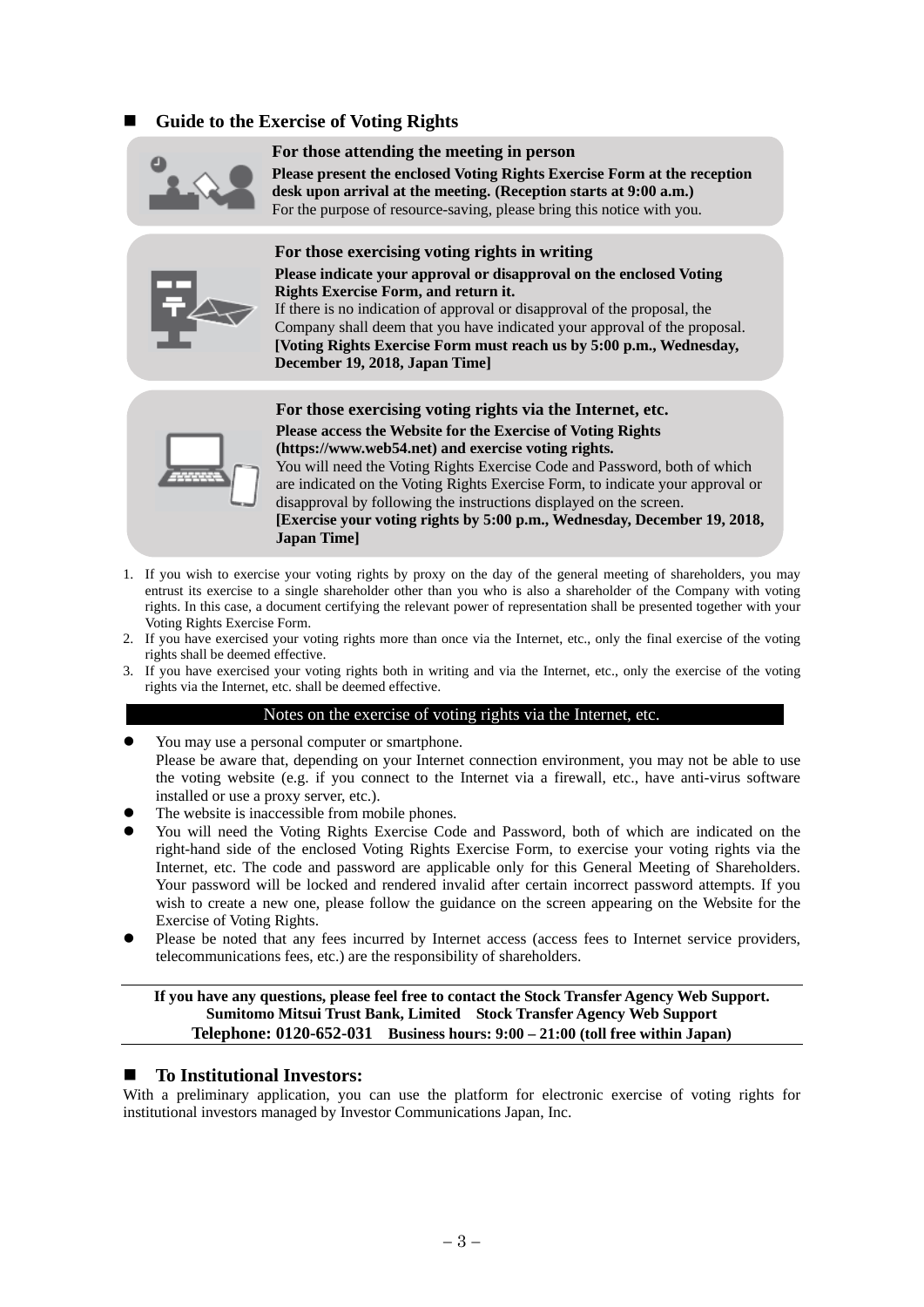# **REFERENCE DOCUMENTS FOR THE GENERAL MEETING OF SHAREHOLDERS**

## **Proposals and References**

## **Proposal No. 1: Appropriation of Surplus**

The Company hereby proposes to appropriate the surplus as described below.

1. Matters Regarding Fiscal Year-end Dividend

The Company places the highest priority on distribution of results through dividends as a measure of returning profits to shareholders. Our basic dividend strategy outlines steadily increasing dividends through continuous growth in earnings per share by enhancing and strengthening its corporate earning capacity based on a long-term perspective. Furthermore, its policy is to achieve the stable increase of dividends, with dividend payout ratio of around 30% of profit attributable to owners of parent.

On the other hand, to maintain its competitiveness based on advanced technical capabilities as the leading company in photonics, the Company believes long-term investment will be essential for the research and development necessary to achieve long-term growth of our corporate value and creation of the photon-based industries. To accomplish this, the Company also recognizes the importance of ensuring a certain level of funds on hand to provide for research and development investment and for capital investment. In addition, while the Company also regards funds on hand as a bulwark against earthquakes and other natural disasters and maintains a high level of retained earnings, it recognizes such funds contribute to the further enhancement of corporate value through business investment for the development of highly competitive future products.

Based on the above policy and a comprehensive review of various factors including its financial results, the Company proposes a year-end dividend of 20 yen per share. The amount of annual dividend will be 37 yen per share including an interim dividend of 17 yen we have already paid, which is 3 yen more than that for the previous fiscal year.

- (1) Type of property for dividends: Cash
- (2) Allotment of property for dividends and total amount thereof: 20 yen per share of common stock of the Company for a total of 3,101,324,100 yen
- (3) Effective date for distribution of dividends from surplus: December 21, 2018
- 2. Other Matters Regarding Appropriation of Surplus

To reinforce its management base to prepare for business developments in the future while preparing for providing stable dividends to shareholders, the Company proposes to make an account transfer as follows.

- (1) Item of surplus to be increased and amount thereof: General reserve: 9,000,000,000 yen Reserve for dividends: 2,000,000,000 yen (2) Item of surplus to be decreased and amount thereof:
- Retained earnings brought forward: 11,000,000,000 yen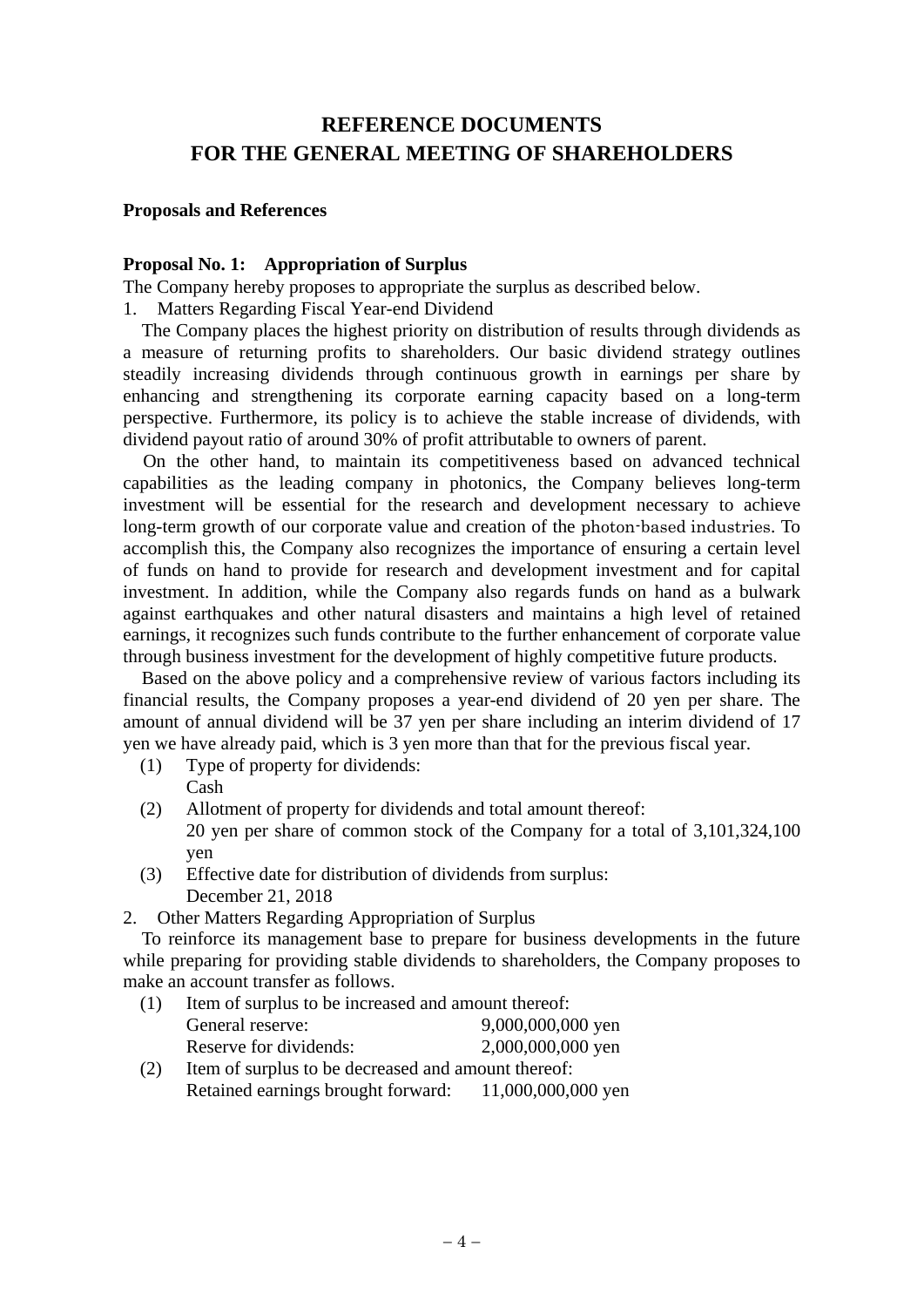# **Proposal No. 2: Election of** One (1) **Director**

In an effort to strengthen the management structure, the Company seeks to increase one (1) Director and proposes the election of such one (1) Director.

The candidate for Director is as follows.

| Name                                                |              | Brief History, Positions and Responsibilities in the Company | Number of<br>Shares of the |
|-----------------------------------------------------|--------------|--------------------------------------------------------------|----------------------------|
| (Date of Birth)                                     |              | (Significant Positions Concurrently Held)                    |                            |
|                                                     |              |                                                              | Company                    |
|                                                     |              |                                                              | Held                       |
|                                                     | Mar. 1981    | Joined the Company                                           |                            |
|                                                     | Oct. 2012    | General Manager, The 1st Mfg., Electron                      |                            |
| Hisaki Kato                                         |              | Tube Division                                                | 100                        |
| (May 7, 1957)                                       | Apr. 2016    | Executive Manager (present)                                  |                            |
|                                                     | 2018<br>Jan. | Deputy Division Director, Electron Tube                      |                            |
|                                                     |              | Division (present)                                           |                            |
| [Reason for nomination as a candidate for Director] |              |                                                              |                            |
|                                                     |              |                                                              |                            |

The Company proposes the election of Hisaki Kato as a Director. He has accumulated a wealth of business experience and expertise mainly in the Electron Tube business. The Company is convinced he is a suitable candidate to carry out management trusted by stakeholders that will contribute to improving our corporate value based on his experience and knowledge.

Notes:

- 1. As provided for in the Company's Articles of Incorporation, the term of office of Hisaki Kato, candidate for Director, will be until the terms of office of the other currently serving Directors expire.
- 2. There are no special interest relationships between the Company and Hisaki Kato, candidate for Director.
- 3. Separately from the number of shares indicated above, Hisaki Kato, candidate for Director, held 5,085 shares as of September 30, 2018 as an interest of Hamamatsu Photonics K.K. employees stock ownership plan.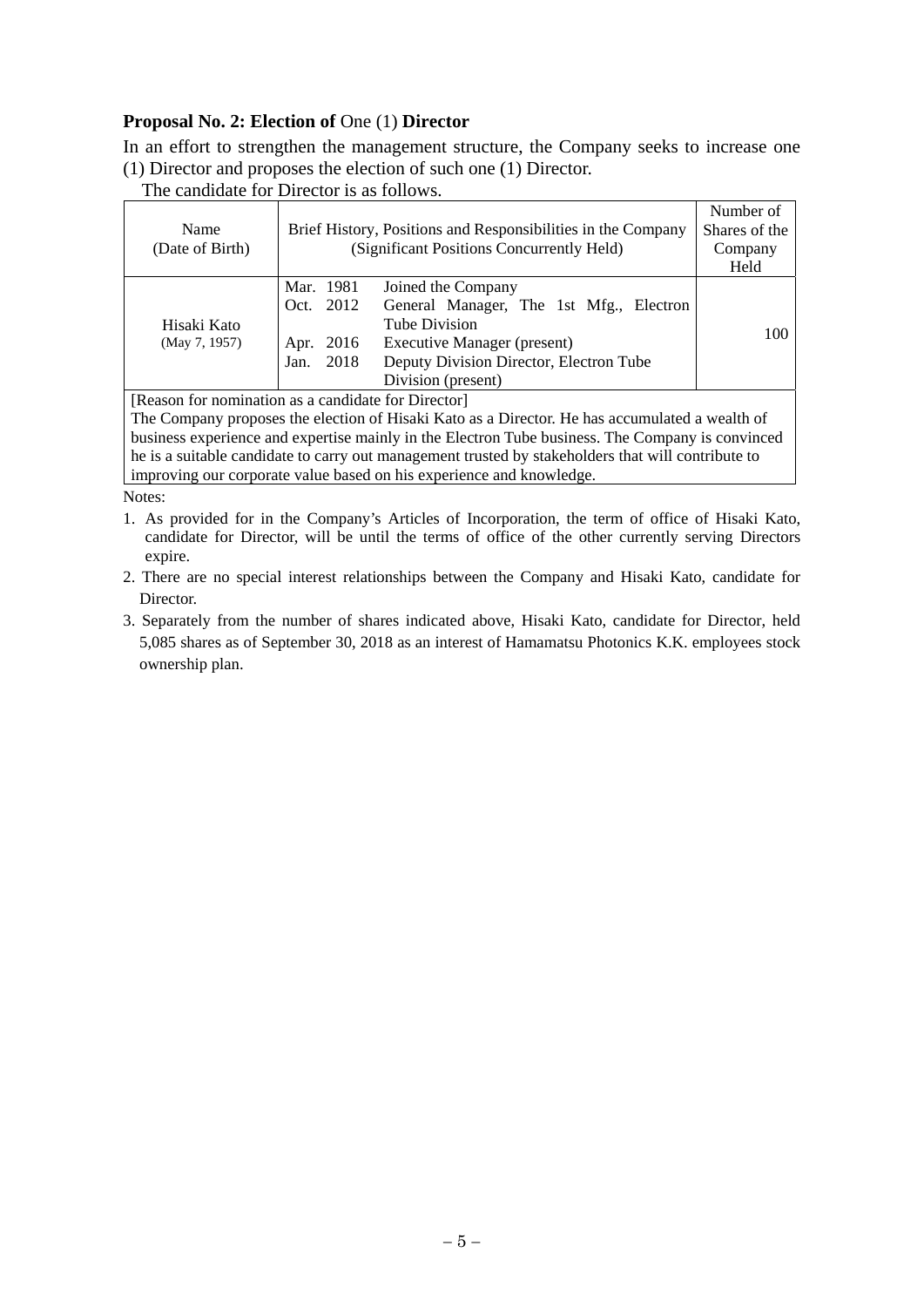#### **(Attachments)**

### **Business Report**

(From October 1, 2017 through September 30, 2018)

#### **1. Matters Concerning the Corporate Group**

#### (1) Business Operations and Results

During the fiscal year ended September 30, 2018 (from October 1, 2017 through September 30, 2018), Japan's economy generally traced a gradual recovery trend as capital investment rose backed by improved corporate earnings. Nevertheless, the economic outlook became increasingly opaque towards the end of the term due to concerns about the impacts of global trade disputes and policy trends.

Given these circumstances, our Group strove to expand net sales and earnings by promoting basic and applied research leveraging our proprietary photonics technologies, as well as continuing to move forward with development of high-value-added products that addressed customers' needs and to make capital investments aimed at boosting production capacity.

As a result, we closed the fiscal year 2018 with net sales of JPY 144,338 million, up by JPY 13,842 million (10.6%), thanks to higher domestic sales and overseas sales. From an earnings perspective as well, ordinary profit was JPY 28,088 million, up by JPY 4,050 million (16.8%) from the previous year and profit attributable to owners of parent was JPY 21,222 million, up by JPY 3,444 million (19.4%) from the previous year, reaching a record high respectively.

A summary of business performance by business segment and product is reported below.

#### **<Electron Tube>**

 $\overline{a}$ 

#### **Photomultiplier tubes (PMT)**

In the medical field, sales of photomultiplier tubes (PMT) for nuclear medicine testing applications such as Positron Emission Tomography (PET) contracted. On the other hand, sales of products for inspection and monitoring systems such as blood analyzers increased both inside and outside Japan, thanks to their strong reputation for their high sensitivity, low-noise and high-speed operations. In addition, in the measuring instrument field, sales for oil-well logging devices that offer superior ruggedness to withstand against harsh work conditions such as high temperatures, shocks and vibrations were higher, thanks to the recovery in oilfield investment. As a result, net sales of photomultiplier tubes (PMT) increased.

#### **Imaging devices and light sources**

In imaging devices and light sources, sales in the industrial field of microfocus X-ray sources for non-destructive testing devices continued to achieve strong sales, thanks to their strong reputation for high-definition, high reliability and excellent stability. In addition, sales in the medical field of scintillators for converting X-rays into visible light increased. Further, sales of light sources for semiconductor inspection equipment grew<sup>1</sup>, and as a result, net sales of imaging devices and light sources increased.

In total, the Electron Tube business comprised of photomultiplier tubes (PMT) and imaging devices and light sources closed the fiscal year 2018 with net sales of JPY 56,184 million, up by 15.3% from the previous year.

<sup>1</sup> Due to the contribution of Energetiq Technology Inc., whose shares were fully acquired by a subsidiary in the United States (Photonics Management Corp.) through a merger during this fiscal year. Energetiq Technology Inc. is engaged in the development, manufacture and sale of light sources for semiconductor inspection equipment, and dominates the market with its Laser Driven Light Sources, a type of light source with high brightness. It is also the only company in the world that offers products based on Extreme Ultraviolet light sources with shorter wavelengths.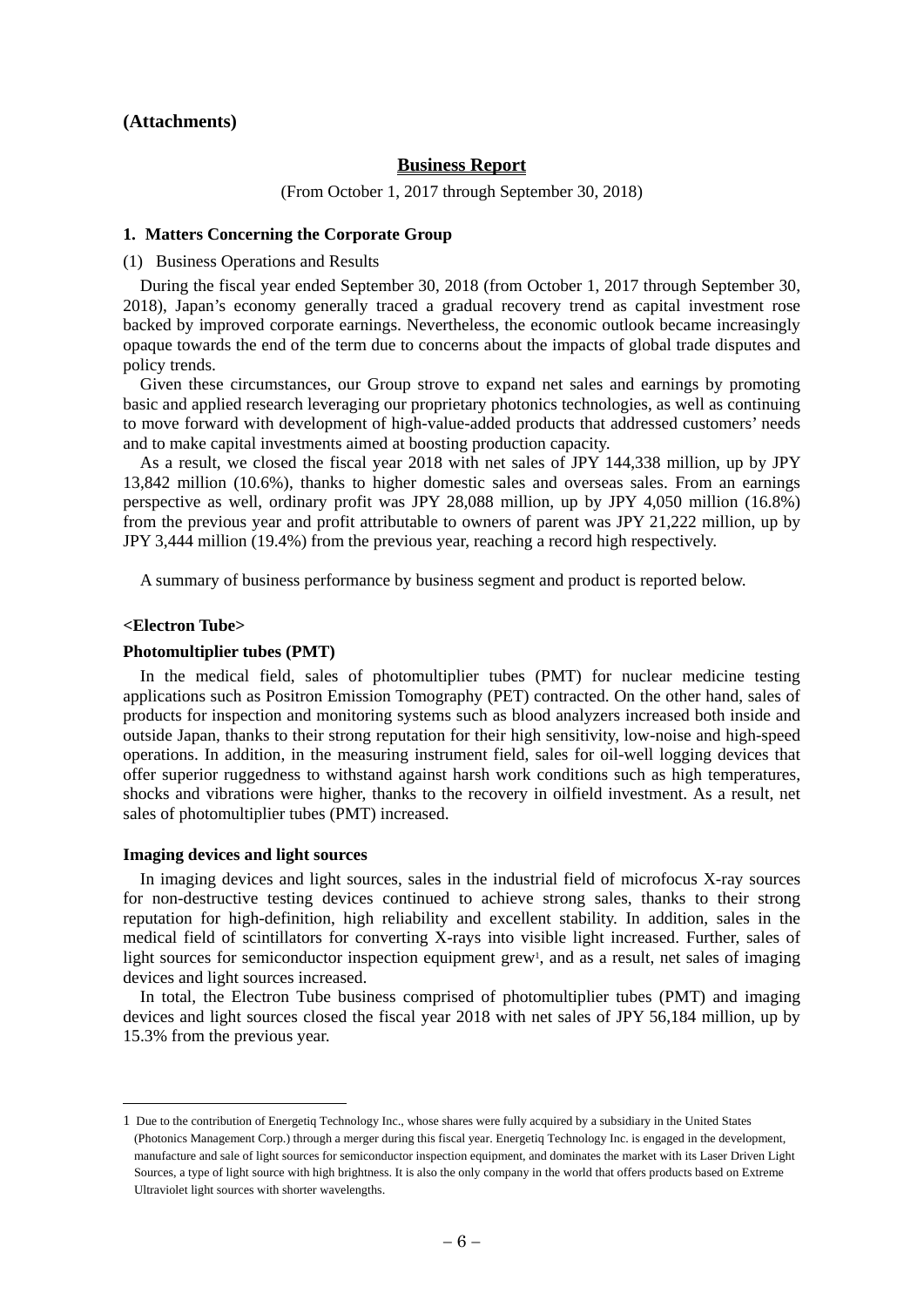#### **<Opto-semiconductor>**

#### **Opto-semiconductors**

In opto-semiconductor devices, sales of image sensors for semiconductor fabrication and inspection equipment in the industrial field maintained a strong performance. In addition, sales of Photo ICs, photodiodes and LED in the FA (Factory Automation) sector for applications such as controls for industrial-use robots and other equipment increased, as well as higher sales of silicon photodiodes for baggage inspections. Opto-semiconductor devices also performed well in the medical field, and as a result, net sales of opto-semiconductors increased.

In total, net sales for the Opto-semiconductor business were JPY 66,569 million, up by 9.9% from the previous year.

#### **<Imaging and Measurement Instruments>**

#### **Image processing and measurement systems**

In image processing and measurement systems, sales of digital slide scanners for remote pathologic diagnosis systems and other pathologic applications grew primarily in Europe thanks to the release of new products. In addition, sales of failure analysis systems for semiconductor devices recovered in the second half and increased. However, sales of X-ray line sensor cameras contracted under the impact of inventory adjustment by customers. As a result, net sales of image processing and measurement systems decreased.

As a result, net sales for the Imaging and Measurement Instruments business were JPY 17,145 million, down by 0.4% from the previous year.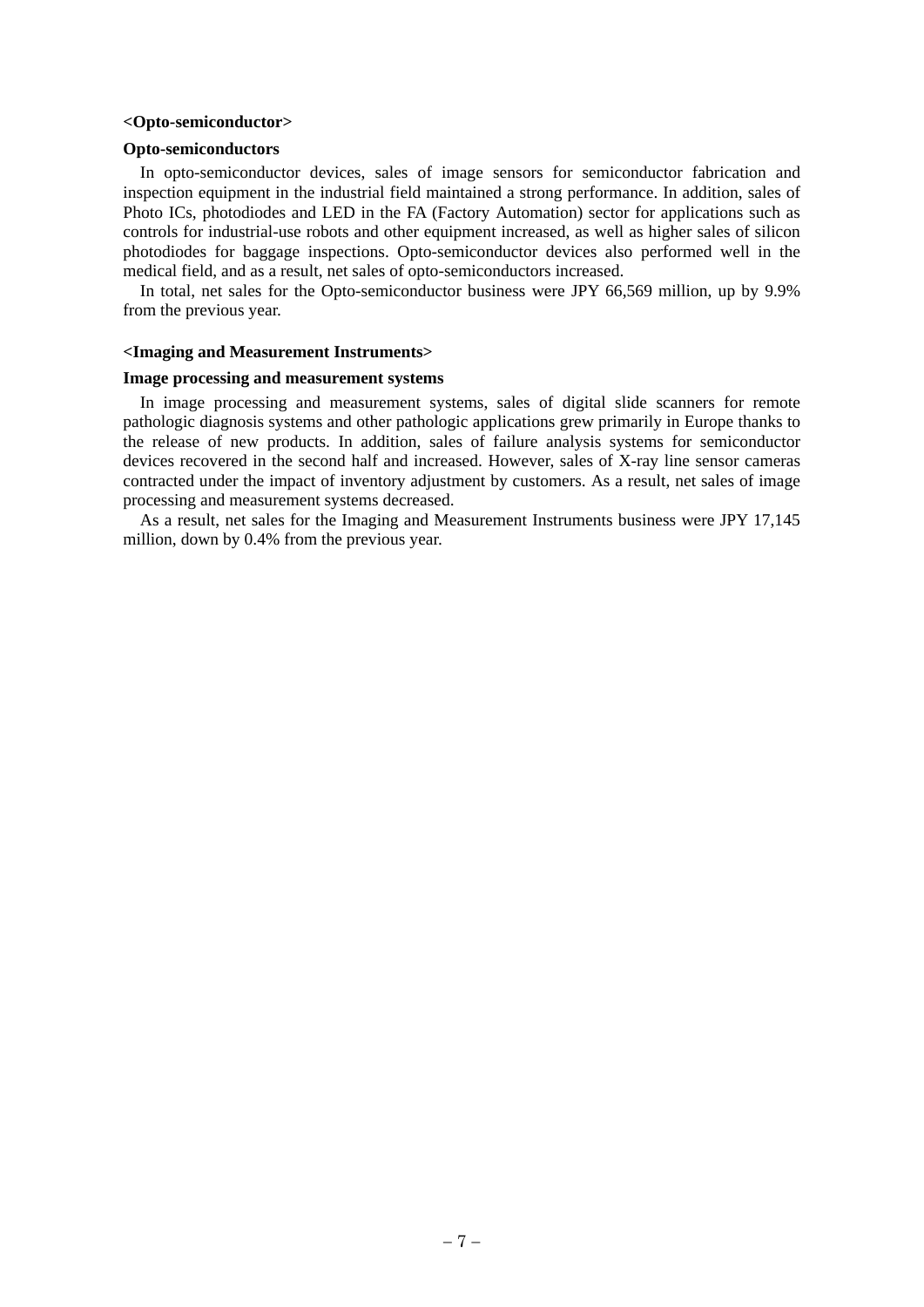|  | Net sales by business segment and by product |  |  |
|--|----------------------------------------------|--|--|
|  |                                              |  |  |

(Millions of Japanese Yen)

|                                           | Product                                        |          | FY2018  | FY2017  |                  | Increase (decrease) |
|-------------------------------------------|------------------------------------------------|----------|---------|---------|------------------|---------------------|
| <b>Business</b><br>segment                |                                                |          | Amount  | Amount  | Amount           | Percentage          |
|                                           |                                                | Japan    | 4,650   | 4,306   | 344              | 8.0 %               |
|                                           | Photomultiplier<br>tubes (PMT)                 | Overseas | 23,287  | 21,475  | 1,811            | 8.4                 |
|                                           |                                                | Total    | 27,938  | 25,782  | 2,156            | 8.4                 |
|                                           |                                                | Japan    | 8,802   | 7,616   | 1,185            | 15.6                |
| Electron tube                             | Imaging devices<br>and light sources           | Overseas | 19,443  | 15,345  | 4,097            | 26.7                |
|                                           |                                                | Total    | 28,245  | 22,962  | 5,283            | 23.0                |
|                                           |                                                | Japan    | 13,453  | 11,922  | 1,530            | 12.8                |
|                                           | Subtotal                                       | Overseas | 42,730  | 36,821  | 5,909            | 16.0                |
|                                           |                                                | Total    | 56,184  | 48,744  | 7,439            | 15.3                |
|                                           | Opto-<br>semiconductors                        | Japan    | 20,876  | 19,171  | 1,704            | 8.9                 |
| Opto-semicon<br>ductor                    |                                                | Overseas | 45,693  | 41,417  | 4,275            | 10.3                |
|                                           |                                                | Total    | 66,569  | 60,589  | 5,979            | 9.9                 |
|                                           | Image processing<br>and measurement<br>systems | Japan    | 5,645   | 5,340   | 304              | 5.7                 |
| neasurement<br>Imaging and<br>instruments |                                                | Overseas | 11,500  | 11,873  | $\triangle$ 373  | $\triangle$ 3.1     |
|                                           |                                                | Total    | 17,145  | 17,214  | $\triangle 68$   | $\triangle$ 0.4     |
|                                           |                                                | Japan    | 1,943   | 1,943   | $\boldsymbol{0}$ | 0.0                 |
|                                           | Other business segments                        | Overseas | 2,495   | 2,003   | 491              | 24.5                |
|                                           | Total                                          |          | 4,439   | 3,947   | 491              | 12.5                |
|                                           |                                                | Japan    | 41,918  | 38,378  | 3,539            | 9.2                 |
|                                           | Total                                          | Overseas | 102,419 | 92,116  | 10,302           | 11.2                |
|                                           |                                                | Total    | 144,338 | 130,495 | 13,842           | 10.6                |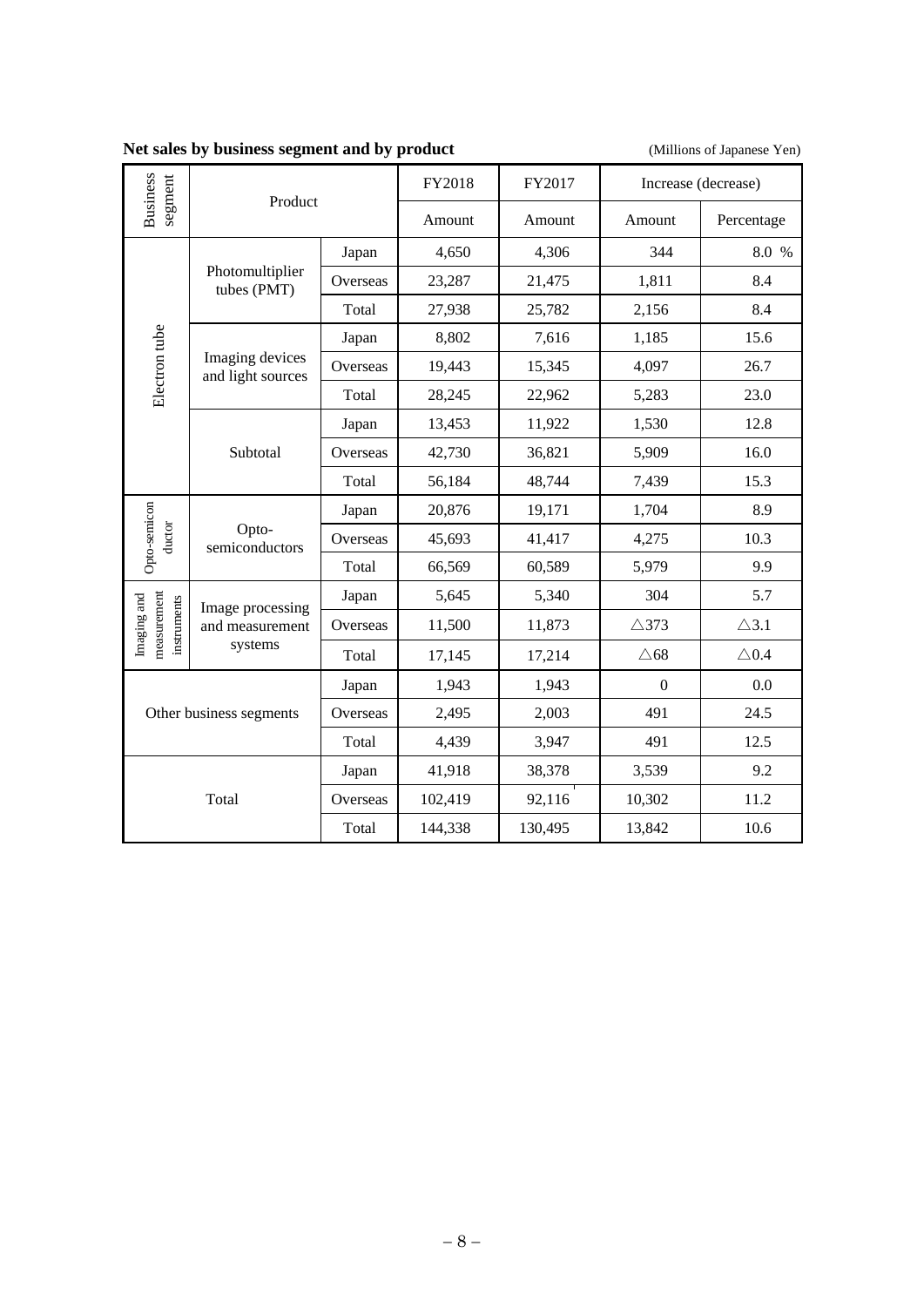The status of our research and development is reported below.

## **<Basic Research Sector>**

In the medical care sector, we are pursuing approaches to Boron Neutron Capture Therapy (BNCT) from a new perspective. BNCT is a treatment to destroy cancer cells with particles generated by nuclear reaction between boron and thermal neutrons, in which the cancerous region is irradiated with thermal neutrons after the boron compounds administered in the body accumulate in the cancer cells. Because these particles react only to cancer cells and do not affect healthy cells, BNCT can reduce the physical burden on patients compared to conventional radiotherapy. However, because conventional boron compounds did not always accumulate at sufficient concentrations in cancer cells, there has been a strong need for the development of boron compounds with higher propensity to accumulate inside cells. Given these circumstances, the Company developed a new agent by modifying the L-forms of amino acids contained in the boron compound with D-forms and tested the level of accumulation in cancer cells in rats using PET. Tests confirmed that the propensity to accumulate was five times greater than conventional agents. Results of this research show that the newly developed boron agent is effective in diagnosing cancer using PET testing, and is expected to contribute to establishing effective cancer treatments based on BNCT.

In the optical information processing sector, we are pursuing research on in vivo imaging using wavefront control. With the recent advancement in genetic modification techniques and information processing techniques, three-dimensional in vivo observation is given greater importance in various filed. While two-photon excitation fluorescence microscopy (TPM) is known as an effective imaging method<sup>2</sup>, it is unable to provide clear intravital deep imaging due to optical aberrations generated from the samples themselves. Given these conditions, based on the wavefront control technology cultivated by the Company, we developed a new calculation method to correct aberration using parameters such as the surface shape of the sample, and applied it to the TPM equipped with our integrated spatial light modulator to successfully acquire clear deep imaging inside the sample3. While conventional calculation methods only allowed aberration corrections for samples with flat surfaces, the new method enables the application of aberration corrections to samples with curved surfaces. These results are expected to contribute to intravital deep observation, as well as to be applied in various fields including neuroscience, regenerative medicine and next-generation laser processing.

In the semiconductor laser sector, based on our proprietary crystal growth technology, the Company successfully developed a large-sized Cesium Lithium Borate (CLBO) crystal that is capable of converting near-infrared laser wavelength to deep-UV at high efficiency. By combining it with our high power-laser, we became the first in the world to achieve a pulse output exceeding one joule4 with a deep-UV solid-state laser. Because this laser has high energy, by irradiating the laser onto a certain substance it can separate the binding molecules of the irradiated part, which can be expected to achieve photodecomposition processing. Photodecomposition processing is gaining attention as a new processing method for materials such as carbon fiber reinforced plastic which is expected to be applied to various fields including automobiles, aircrafts, architecture, medical care and industrial robots. Recently, the Company worked to further achieve larger outputs, higher efficiency and greater repeatability, and enhanced the efficiency of wavelength conversion by improving the beam patterns and increasing the density of the beam. Looking forward, the Company will seek to achieve photodecomposition processing as well as industrial application of high-power laser by pressing forward to grow larger and better quality CLBO crystals and to improve wavelength conversion efficiency.

<sup>2</sup> This method observes the fluorescence by exciting fluorescent molecules from the simultaneous absorption of two photons. Because near-infrared light with greater intravital penetration can be used, it allows observing of deeper areas compared to conventional fluorescence microscopy.

<sup>3</sup> Results of this research was achieved through joint research with the Hamamatsu University School of Medicine.

<sup>4</sup> Joule is a unit of energy, and one joule is equivalent to 0.24 calorie of heat energy. The newly developed deep-UV solid-state laser can focus this heat energy to one-hundred-millionth second and output repeatedly.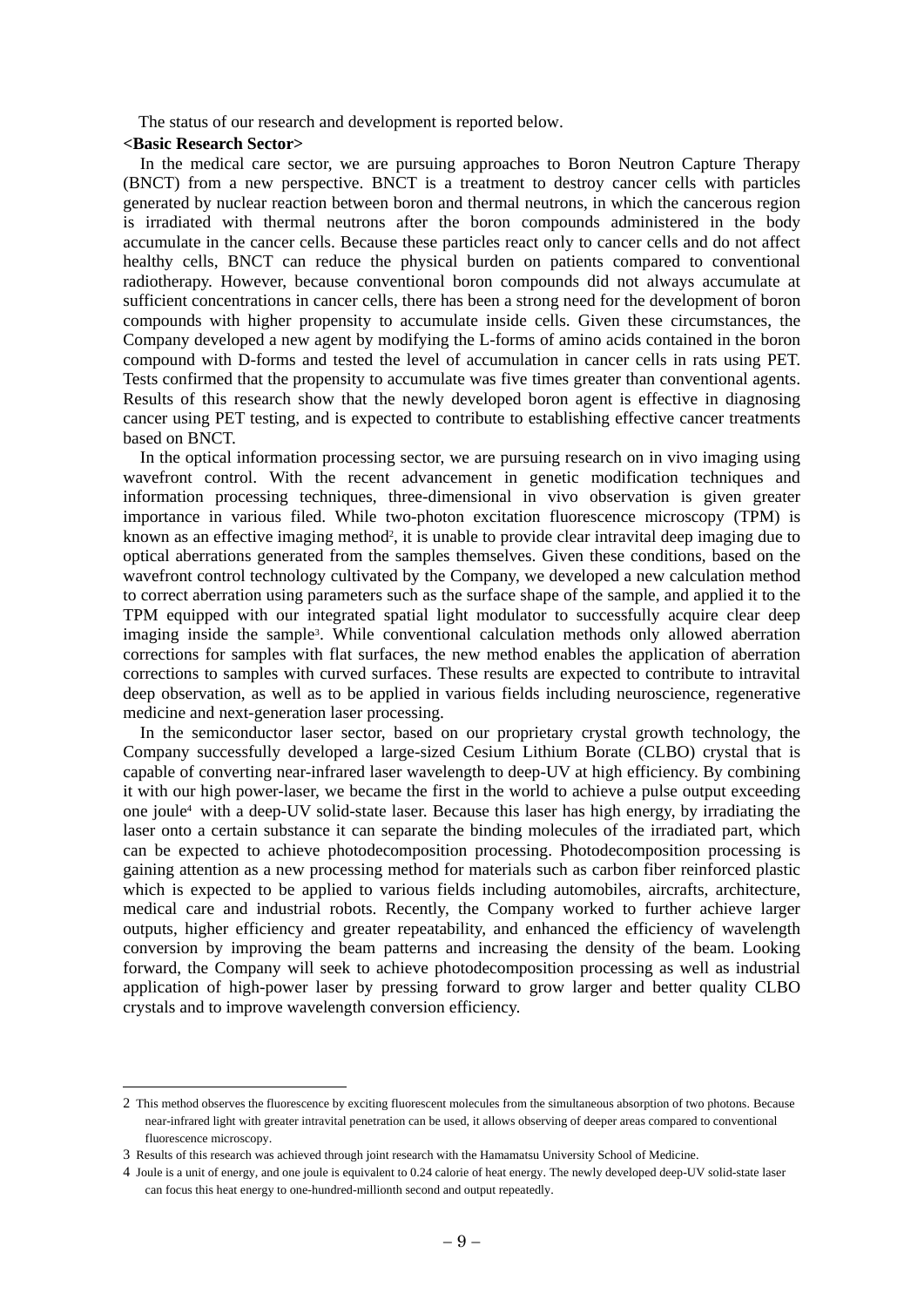#### **<Development Sector>**

#### **Ionization-assisting substrates achieving matrix-free mass spectrometry**

Mass spectrometry is an analytical technique used to accurately analyze the types, quantities and structures of atoms and molecules within a sample. By irradiating a laser beam or electron beam on the sample, you can ionize them and measure their mass. Demands for mass spectrometry are growing in the recent years for application in a wide range of fields such as environment, food and life sciences. MALDI<sup>5</sup> TOF-MS<sup> $6$ </sup>, which is one method of ionization in mass spectrometry, uses a substance (matrix) to enhance the efficiency of ionization by the laser beam, and this caused some problems: the sample pretreatment process is time-consuming because it requires mixing the matrix with the sample, and measuring was difficult in lower molecular region because the matrix itself was ionized. Just by placing the newly developed ionization-assisting substrates<sup>7</sup> on the sample, the molecules in the sample rise to the surface of substrates by capillary action in the through holes8, allowing ionization by irradiation of the laser beam onto molecules without using any matrix, drastically reducing the pretreatment time needed compared to the conventional MALDI TOF-MS and providing highly accurate measurements in low molecular region. Looking forward, the Company will improve the structural design to enhance the efficiency of ionization and develop products that are compatible with various applications.

#### **Near-infrared image sensor used for hyperspectral imaging**

Hyperspectral imaging (HSI) is a technology to acquire images that contain wavelength information that cannot be acquired with a normal camera. By separating the reflected lights of the imaging target into different wavelengths, it can identify such information as components contained by measuring the light intensity for each wavelength. HSI can be used at various wavelength ranges depending on the image sensor. InGaAs (indium gallium arsenide) image sensors are effective in the near infrared region. Our InGaAs image sensors are already being used to provide HSI, but the Company has recently developed a new product based on its original compound process technology to achieve longer wavelengths, higher sensitivity, lower noise and high-speed readout. This will enable improved identification rates by HSI and higher resolutions. Because this product provides high sensitivity in the near infrared region where the characteristics of plastic composition are more distinct, it is expected to contribute to the environment by use in PET bottle recycling as well as to be applied for food component testing.

#### **X-ray line sensor cameras that can be used for a wide range of applications**

X-ray line sensor cameras are used to capture the inside of objects transported on a conveyor belt or similar apparatus, and are used widely in non-destructive testing applications for food and electronic components. Due to the diverse types of objects to be inspected, particularly in the recent years, there are demands for products that are compatible with various applications. Given these circumstances, the Company developed a new X-ray line sensor camera with a significantly greater range of detection, achieving lower noise and higher sensitivity as a result of fundamental review of the sensor structure. This product is capable of inspecting objects that are thin and light that use weak X-rays as well as objects that are thick and dense that require greater X-rays, and can be used for a wide range of testing applications. Other features include double scan speed compared to conventional products for reduced testing time, downsized, and equipped with waterproof and dust-proof functions suitable for all kinds of sites. We will continue to develop products that address market needs for highly precise non-destructive testing.

As reported above, we are using the proprietary photonics technologies our Group has cultivated

<sup>5</sup> Acronym for Matrix Assisted Laser Desorption/Ionization

<sup>6</sup> Acronym for Time of Flight Mass Spectrometry. By creating potential difference in the space that the ion travels to reach the detector and separating the ions by mass, it is used to measure mass based on the time taken for an ion to travel to the detector.

<sup>7</sup> Results of this development was achieved through joint development with the Graduate School for the Creation of New Photonics Industries

<sup>8</sup> A phenomenon in which the liquid inside the thin tube moves inside the tube.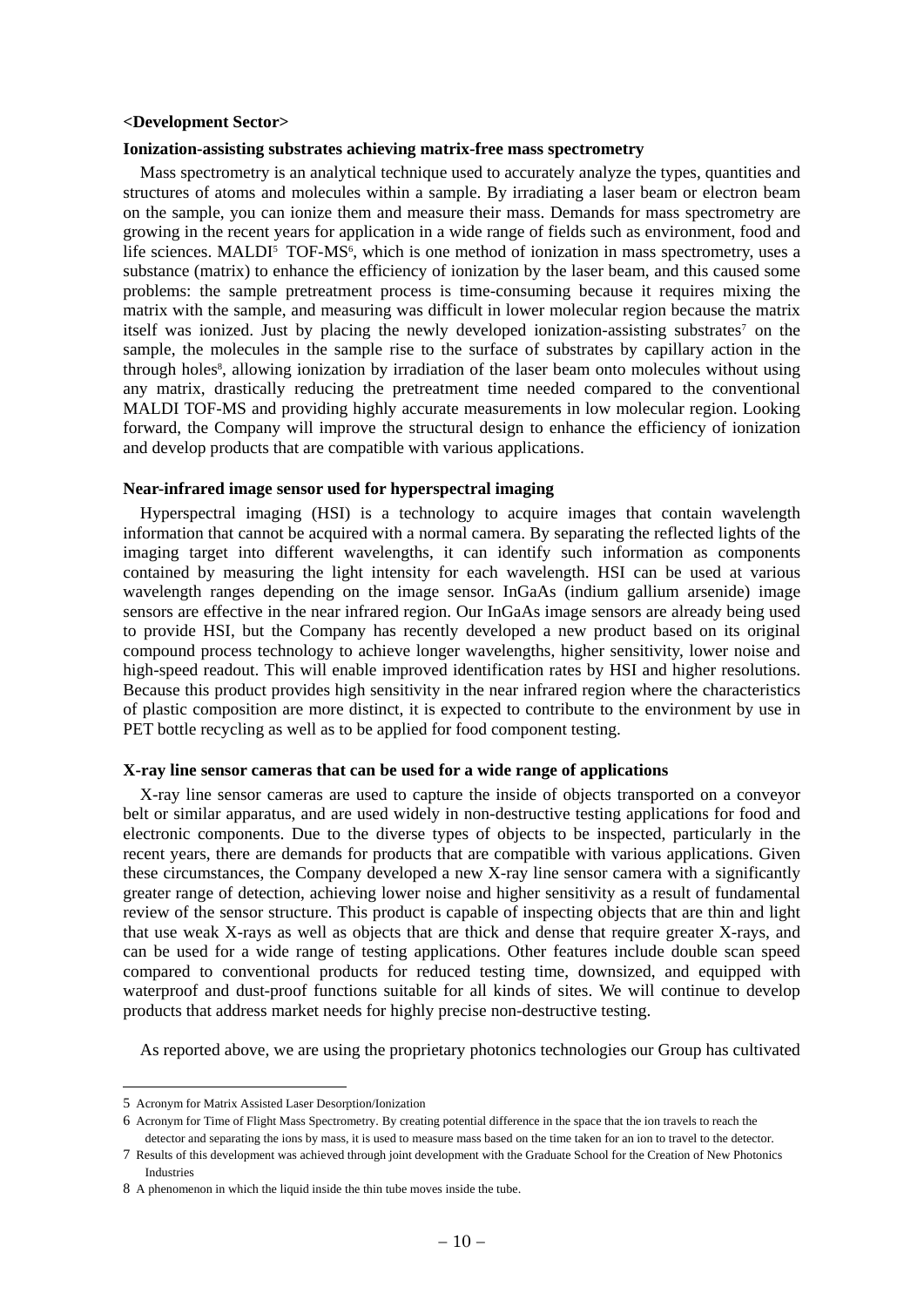over many years to pursue basic research aimed at the creation of new knowledge and new industries and undertake development that seeks to create new products and further enhance the high performance and added value of existing products in sectors such as biotechnology, medical care, information, telecommunications, energy, materials, space and astronomy and agriculture.

For the fiscal year ended September 30, 2018, research and development expenses increased to JPY 12,830 million (up by 9.0%) compared with the previous fiscal year.

### **(2) Capital Investment**

For the fiscal year ended September 30, 2018, we made total capital investments of JPY 14,221 million for purposes such as expanding production capacity through enhancing the efficiency of the manufacturing process and strengthening our development capabilities. The amount of capital investment by business segment was JPY 2,302 million for Electron Tube, JPY 5,024 million for Opto-semiconductor, JPY 362 million for Imaging and Measurement Instruments and JPY 6,531 million for Other.

### **(3) Fund Procurement**

There was no fund procurement during the fiscal year ended September 30, 2018.

### **(4) Issues to be Addressed**

With regard to the business environment surrounding our Group, the economy fluctuated around a gradual recovery trend, with an increase in capital investment against the backdrop of improved corporate earnings. Nevertheless, we recognize that the economic outlook is highly uncertain and unpredictable, clouded by factors that include the political trends in Europe and the United States and the rising global trade tensions.

Given such circumstances, the scope of application for the photonics technologies pursued by our Group is continuing to expand on a worldwide scale. With the recent sophistication of medical equipment and downsizing/miniaturization of electronic components based on semiconductors, demands for products that our Company offers can be seen to be spreading widely, and these products have become an important key enabling technology for the advancement of state-of-the-art technologies in various fields.

Meanwhile, global competition in the field of photonics technologies is intensifying every year, particularly abroad. As the Group, in order to survive such fierce competition, we will strengthen the organization to respond rapidly and accurately to the needs of our global customers. From a medium to long-term perspective, under the philosophy of aiming ourselves to create new industries by using photonics technology and to pursue the world's greatest monozukuri manufacturing, we will strive to maintain our advantages in the Group's proprietary photonics technologies, press forward with aggressive research and development investments for the expansion of our business, and further strengthen our global competitiveness. While ensuring that core technologies such as optical sensors that form the basis of our business growth are enhanced, we will strengthen our internal organization in order to pursue initiatives such as investments aimed at opening up new markets for the future and HR development.

As the Group, we will live up to our shareholders' expectations, and contribute to the development of industry and society, by expanding our business domain and creating a sustainable, stable and strong earnings organization through the introduction of high-value-added products unrivaled by any other company to the market, while never forgetting the spirit of challenging the unknown that we have continued to pursue from the Company's conception.

We look forward to continuing to receive your unwavering support and encouragement in the future.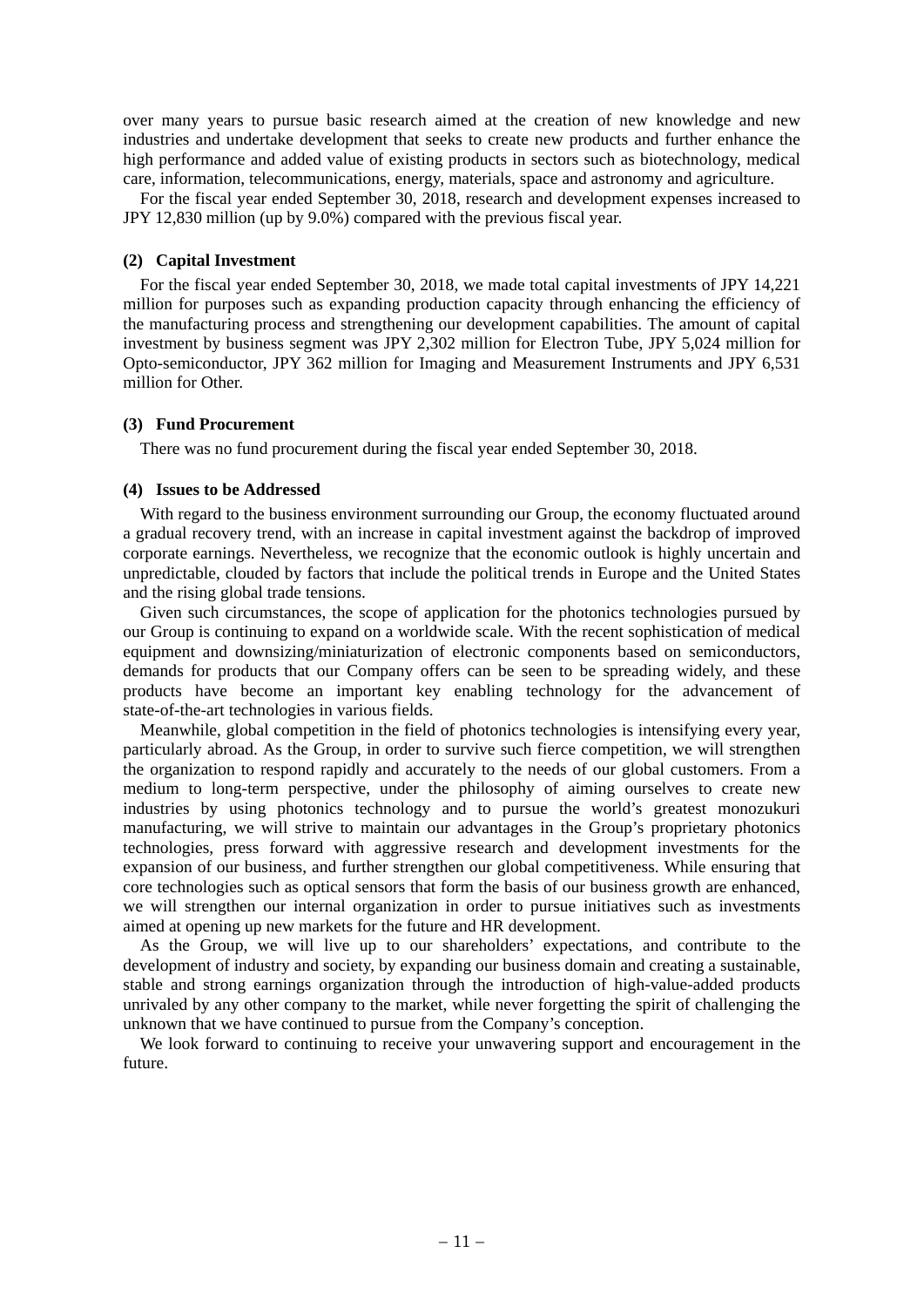## **(5) Change in Business Results and Financial Position for the Three Most Recent Fiscal Years**

| (Millions of Japanese Yen, except for net income per share and net assets per share, which are in Japanese Yen) |  |  |
|-----------------------------------------------------------------------------------------------------------------|--|--|
| r ear                                                                                                           |  |  |

| 1 vui                                      | FY2015   | FY2016   | FY2017   | FY2018   |
|--------------------------------------------|----------|----------|----------|----------|
| Classification                             |          |          |          |          |
| Net sales                                  | 120,691  | 121,852  | 130,495  | 144,338  |
| Ordinary income                            | 24,658   | 20,050   | 24,037   | 28,088   |
| Profit attributable to owners of<br>parent | 16,598   | 14,419   | 17,777   | 21,222   |
| Earnings per share                         | 103.23   | 90.23    | 113.00   | 136.50   |
| Total assets                               | 226,179  | 217,300  | 239,331  | 245,267  |
| Net assets                                 | 180,770  | 169,716  | 187,558  | 193,985  |
| Net assets per share                       | 1,120.38 | 1,075.31 | 1,188.30 | 1,248.84 |

Notes: 1. Net income per share is calculated using the number of shares after deducting treasury shares from the average total shares issued during the period. Net assets per share are calculated using the number of shares after deducting treasury shares from the total shares issued at the end of the period.

2. The Company implemented a two-for-one stock split during FY2015 (fiscal year ended September 30, 2015). Earnings per share and net assets per share for FY2015 (fiscal year ended September 30, 2015) have been calculated by assuming this stock split was executed at the beginning of the fiscal year.

3. Amounts less than 0.01 yen are rounded.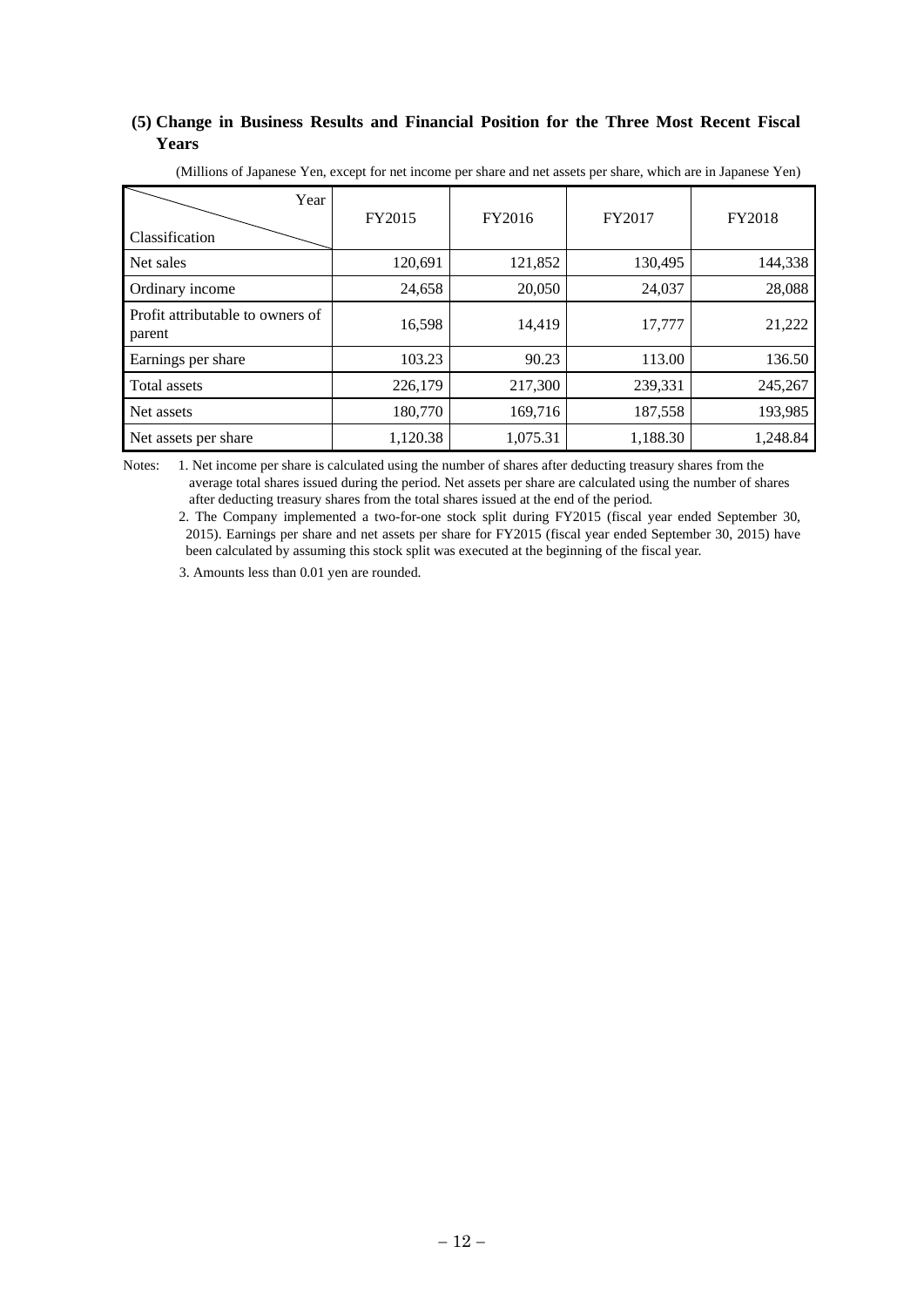# **(6) Key Subsidiaries**

| Company name                                                       | Capital stock                | Percent<br>owned        | Main businesses                                                                                                                                |
|--------------------------------------------------------------------|------------------------------|-------------------------|------------------------------------------------------------------------------------------------------------------------------------------------|
| Photonics Management Corp.                                         | 33,521,000<br>US dollars     | $100.0\,^{\%}$          | Holding company                                                                                                                                |
| Hamamatsu Photonics (China)<br>Co., Ltd.                           | 50,000,000<br>Chinese yuan   | 100.0                   | Sale of photomultiplier tubes (PMT), imaging<br>devices and light sources,<br>opto-semiconductors, image processing and<br>measurement systems |
| Hamamatsu Photonics<br>Deutschland GmbH                            | 2,000,000<br>euros           | 100.0                   | Sale of photomultiplier tubes (PMT), imaging<br>devices and light sources,<br>opto-semiconductors, image processing and<br>measurement systems |
| Hamamatsu Photonics France<br>S.A.R.L.                             | 1,136,000<br>euros           | 100.0                   | Sale of photomultiplier tubes (PMT), imaging<br>devices and light sources,<br>opto-semiconductors, image processing and<br>measurement systems |
| Hamamatsu Photonics Italia S.r.1.                                  | 728,000<br>euros             | 100.0                   | Sale of photomultiplier tubes (PMT), imaging<br>devices and light sources,<br>opto-semiconductors, image processing and<br>measurement systems |
| Hamamatsu Photonics Taiwan<br>Co., Ltd.                            | 30,000,000<br>Taiwan dollars | 100.0                   | Sale of photomultiplier tubes (PMT), imaging<br>devices and light sources,<br>opto-semiconductors, image processing and<br>measurement systems |
| Hamamatsu Photonics UK<br>Limited                                  | 400,000<br>UK pounds         | 100.0                   | Sale of photomultiplier tubes (PMT), imaging<br>devices and light sources,<br>opto-semiconductors, image processing and<br>measurement systems |
| Koso Corporation                                                   | 85,000,000<br>yen            | 100.0                   | Manufacture of light sources                                                                                                                   |
| Hamamatsu Photonics Norden<br>AB                                   | 2,700,000<br>Swedish krona   | 100.0                   | Sale of photomultiplier tubes (PMT), imaging<br>devices and light sources,<br>opto-semiconductors, image processing and<br>measurement systems |
| Hamamatsu Photonics Europe<br>GmbH                                 | 200,000<br>euros             | 100.0                   | Sales promotion in Europe                                                                                                                      |
| Beijing Hamamatsu Photon<br>Techniques, Inc.                       | 200,000,000<br>Chinese yuan  | 94.0                    | Manufacture and sale of photomultiplier<br>tubes (PMT) and related products                                                                    |
| Takaoka Electronics Co., Ltd.                                      | 98,000,000<br>yen            | 88.6                    | Manufacture of photomultiplier tubes (PMT)                                                                                                     |
| Hamamatsu Electronic Press Co.,<br>Ltd.                            | 95,000,000<br>yen            | 72.1                    | Manufacture of electronic components and<br>molds                                                                                              |
| Iwata Grand Hotel Inc.                                             | 100,000,000<br>yen           | 57.1                    | Hotel operations                                                                                                                               |
| Hamamatsu Photonics<br>Medical Technology (Lang<br>Fang) Co., Ltd. | 18,000,000<br>Chinese yuan   | $\langle 100.0 \rangle$ | Manufacture and sale of medical equipment<br>and related products                                                                              |
| Hamamatsu Photonics Scientific<br>Instrument (Beijing) Co., Ltd.   | 5,000,000<br>Chinese yuan    | [100.0]                 | Sale of photomultiplier tubes (PMT), imaging<br>devices and light sources,<br>opto-semiconductors, image processing and<br>measurement systems |
| Hamamatsu Corporation                                              | 426,000<br>US dollars        | (100.0)                 | Sale of photomultiplier tubes (PMT), imaging<br>devices and light sources,<br>opto-semiconductors, image processing and<br>measurement systems |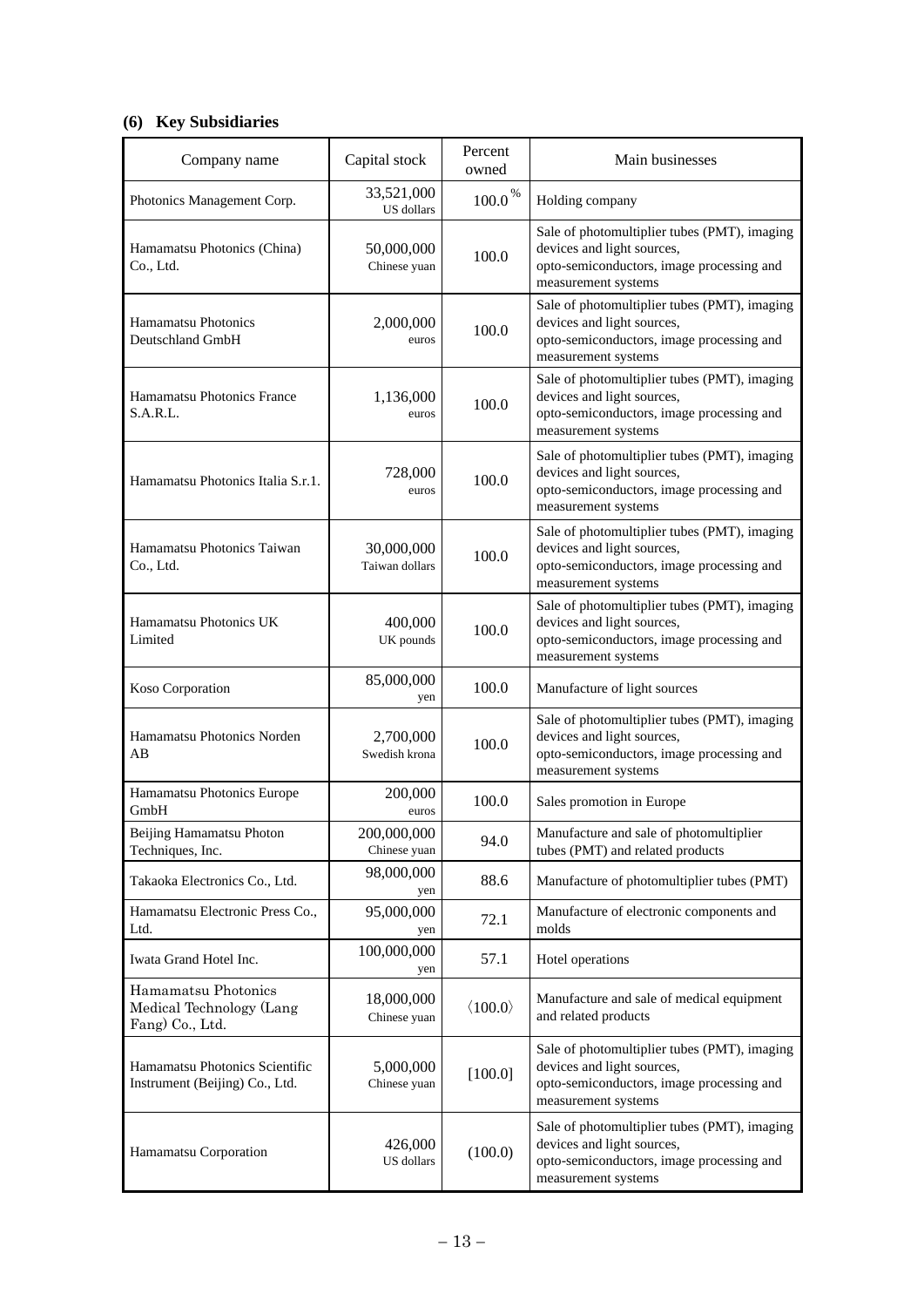| 100.0<br>Energetiq Technology, Inc.<br>US dollar |  |  |  | Manufacture and sale of light sources |  |
|--------------------------------------------------|--|--|--|---------------------------------------|--|
|--------------------------------------------------|--|--|--|---------------------------------------|--|

Notes: 1. The figures in  $\langle \rangle$  for percent owned are the indirect ownership percentage held by Beijing Hamamatsu Photon Techniques, Inc.

- 2. The figures in  $\begin{bmatrix} 1 \end{bmatrix}$  for percent owned are the indirect ownership percentage held by Hamamatsu Photonics (China) Co., Ltd.
- 3. The figures in ( ) for percent owned are the indirect ownership percentage held by Photonics Management Corp.
- 4. Iwata Grand Hotel Inc. decreased its capital by implementing a capital decrease.
- 5. In October 2017, Photonics Management Corp. acquired all of the shares of Energetiq Technology Inc. and converted that firm into its corporate subsidiary, with the goal of expanding the lineup of light source products.

## **(7) Main Businesses (As of September 30, 2018)**

The main business of our Group is the manufacture and sale of light-related products such as photomultiplier tubes (PMT), imaging devices and light sources, opto-semiconductors, and image processing and measurement systems, and activities incidental to these businesses.

Our main products and business activities are described below.

| <b>Business</b><br>Product<br>segment  |                                                | Main products and business activities                                                                                                                                                                                                                                                                                                                                                                                                                                                                                                                                                                                                                                                         |
|----------------------------------------|------------------------------------------------|-----------------------------------------------------------------------------------------------------------------------------------------------------------------------------------------------------------------------------------------------------------------------------------------------------------------------------------------------------------------------------------------------------------------------------------------------------------------------------------------------------------------------------------------------------------------------------------------------------------------------------------------------------------------------------------------------|
| Electron tube                          | Photomultiplier<br>tubes (PMT)                 | Photomultiplier tubes (PMT), Photomultiplier tube modules, Accessories<br>photomultiplier<br>tube,<br>Photon<br>for<br>counting<br>heads,<br>Hybrid<br>photo-detectors,, Image intensifiers, Phototubes, Electron multipliers,<br>Fast decay phosphors, Ionization-assisting substrates(DIUTHAME),<br>Flow cells, High voltage power supplies, High-speed gate image<br>intensifier units, Photon detection units, UV power<br>meters.<br>Immunochromato-readers, Pinhole inspection units                                                                                                                                                                                                    |
|                                        | Imaging devices<br>and light sources           | Microfocus X-ray sources, X-ray scintillators, X-ray image intensifiers,<br>Microchannel plates, FOP (fiber optic plates), Streak tubes, Deuterium<br>lamps, Xenon lamps, Mercury xenon lamps, Xenon flash lamps, Stealth<br>Dicing Engine (SDE), UV-LED light sources, Products using light<br>sources, Electrostatic removers (photoionizer), Flame sensors (UV<br>TRON), Excimer lamps, Energy-differentiation-type radiation line sensors,<br>Laser driven light sources(LDLS), Extreme ultraviolet(EUV) light sources                                                                                                                                                                    |
| Opto-semiconductor                     | Opto-<br>semiconductors                        | Photodiodes (Si, GaAs), APD (Si, InGaAs), MPPC, photo ICs, PSD<br>(position sensitive detectors), Infrared detectors (InGaAs, InAsSb, InSb,<br>InAs, Photon drag detectors, Thermopile), InGaAs image sensors, CCD<br>image sensors, CMOS image sensors, Photodiode arrays with amplifier,<br>NMOS image sensors, X-ray flat panel sensors, LED, LCOS-SLM<br>(phase spatial light modulators), Mini-spectrometers, Photosensor<br>amplifiers, APD/MPPC modules, Distance sensors, Image sensor driver<br>circuits and application products, Optical communication devices,<br>Automotive devices, Special detectors for high energy particles,<br>Radiation detection modules, MOEMS products |
| Imaging and measurement<br>instruments | Image processing<br>and measurement<br>systems | Digital CCD cameras for measurement, CMOS cameras for scientific<br>measurement, TDI cameras, X-ray line sensor cameras, Streak cameras,<br>Fluorescence lifetime<br>spectrometers, Multichannel spectrographs,<br>Quantum yield measurement systems, Failure analysis systems for<br>semiconductor manufacturing, Plasma process monitors, Thickness<br>measurement systems, Optical NanoGauge/MicroGauge, Imaging and<br>analysis devices for life sciences, Drug screening systems, Non-invasive<br>brain oxygen monitors, Biological tissue fluorescent monitoring systems,<br>Pathology digital slide scanners                                                                           |
| Other                                  |                                                | Semiconductor laser business, Hotel operations, etc.                                                                                                                                                                                                                                                                                                                                                                                                                                                                                                                                                                                                                                          |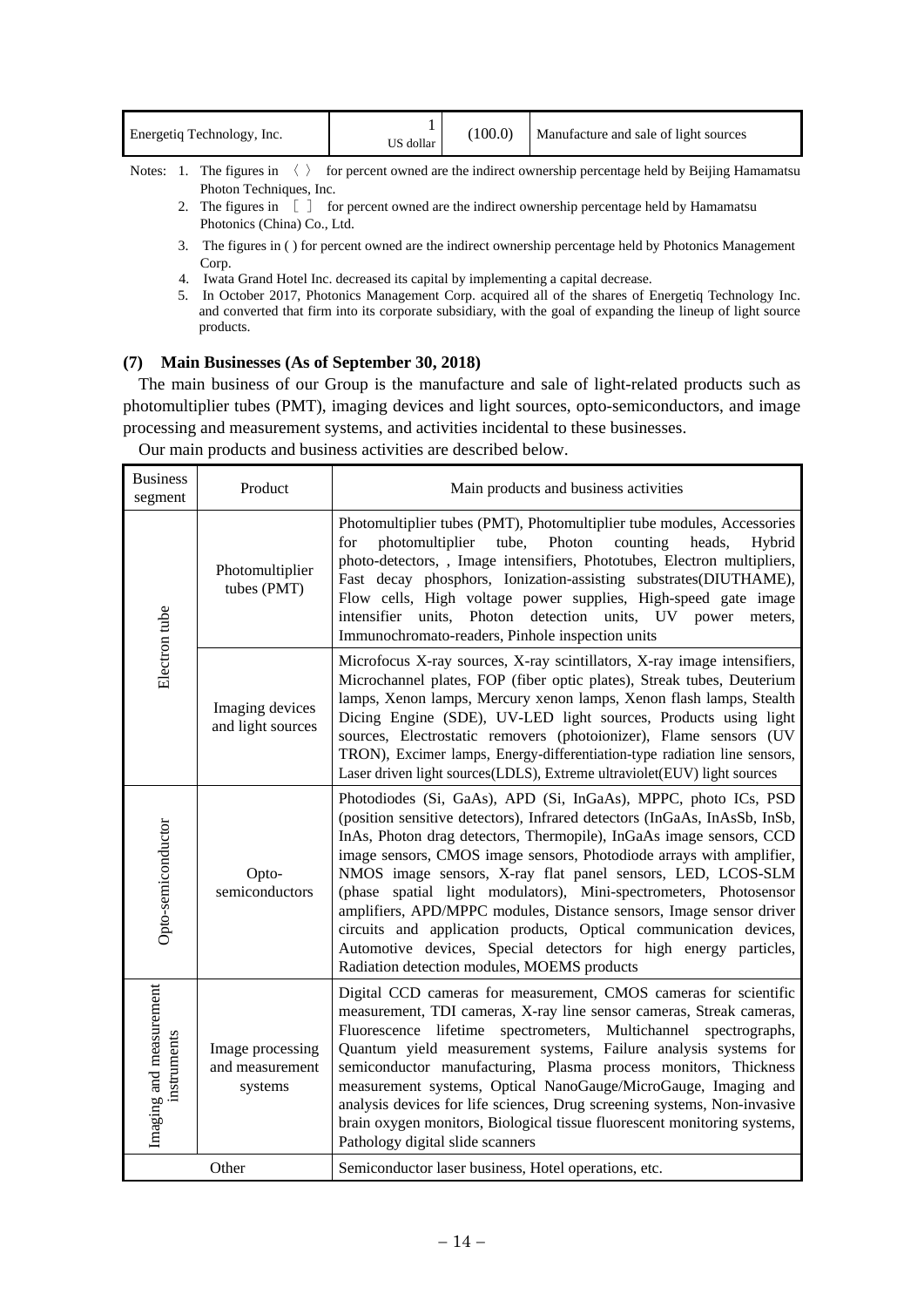# **(8) Main Office Locations & Factories (As of September 30, 2018)**

|  | a. Hamamatsu Photonics K.K. |  |  |
|--|-----------------------------|--|--|
|--|-----------------------------|--|--|

| Office name              | Location                   | Office name                                 | Location                    |
|--------------------------|----------------------------|---------------------------------------------|-----------------------------|
| Headquarters             | Naka-ku, Hamamatsu City    | Sendai Sales Office                         | Aoba-ku, Sendai City        |
| Main Factory             | Higashi-ku, Hamamatsu City | Tsukuba Sales Office                        | Tsukuba City, Ibaraki Pref. |
| Mitsue Factory           | Iwata City, Shizuoka Pref. | Tokyo Sales Office                          | Minato-ku, Tokyo            |
| Shingai Factory          | Minami-ku, Hamamatsu City  | Chubu Sales Office                          | Naka-ku, Hamamatsu City     |
| <b>Toyooka Factory</b>   | Iwata City, Shizuoka Pref. | Osaka Sales Office                          | Chuo-ku, Osaka City         |
| <b>Tenno Glass Works</b> | Higashi-ku, Hamamatsu City | Nishinihon Sales Office                     | Hakata-ku, Fukuoka City     |
| <b>Joko Factory</b>      | Higashi-ku, Hamamatsu City | Central Research<br>Laboratory              | Hamakita-ku, Hamamatsu City |
| Miyakoda Factory         | Kita-ku, Hamamatsu City    | Tsukuba Research<br>Laboratory              | Tsukuba City, Ibaraki Pref. |
|                          |                            | <b>Industries Development</b><br>Laboratory | Nishi-ku, Hamamatsu City    |

Notes: The Tokyo Branch Office was closed as of September 30, 2018.

# b. Subsidiaries

|          | Company Name                                                  | Location                   |
|----------|---------------------------------------------------------------|----------------------------|
| Japan    | Koso Corporation                                              | Iwata City, Shizuoka Pref. |
|          | Takaoka Electronics Co., Ltd.                                 | Naka-ku, Hamamatsu City    |
|          | Hamamatsu Electronic Press Co., Ltd.                          | Iwata City, Shizuoka Pref. |
|          | Iwata Grand Hotel Inc.                                        | Iwata City, Shizuoka Pref. |
|          | Photonics Management Corp.                                    | <b>USA</b>                 |
|          | Hamamatsu Photonics (China) Co., Ltd.                         | China                      |
|          | Hamamatsu Photonics Deutschland GmbH                          | Germany                    |
|          | Hamamatsu Photonics France S.A.R.L.                           | France                     |
|          | Hamamatsu Photonics Italia S.r.l.                             | Italy                      |
|          | Hamamatsu Photonics Taiwan Co., Ltd.                          | Taiwan                     |
| Overseas | Hamamatsu Photonics UK Limited                                | <b>UK</b>                  |
|          | Hamamatsu Photonics Norden AB                                 | Sweden                     |
|          | Hamamatsu Photonics Europe GmbH                               | Germany                    |
|          | Beijing Hamamatsu Photon Techniques, Inc.                     | China                      |
|          | Hamamatsu Photonics Medical Technology (Lang Fang) Co., Ltd.  | China                      |
|          | Hamamatsu Photonics Scientific Instrument (Beijing) Co., Ltd. | China                      |
|          | Hamamatsu Corporation                                         | <b>USA</b>                 |
|          | Energetiq Technology, Inc.                                    | <b>USA</b>                 |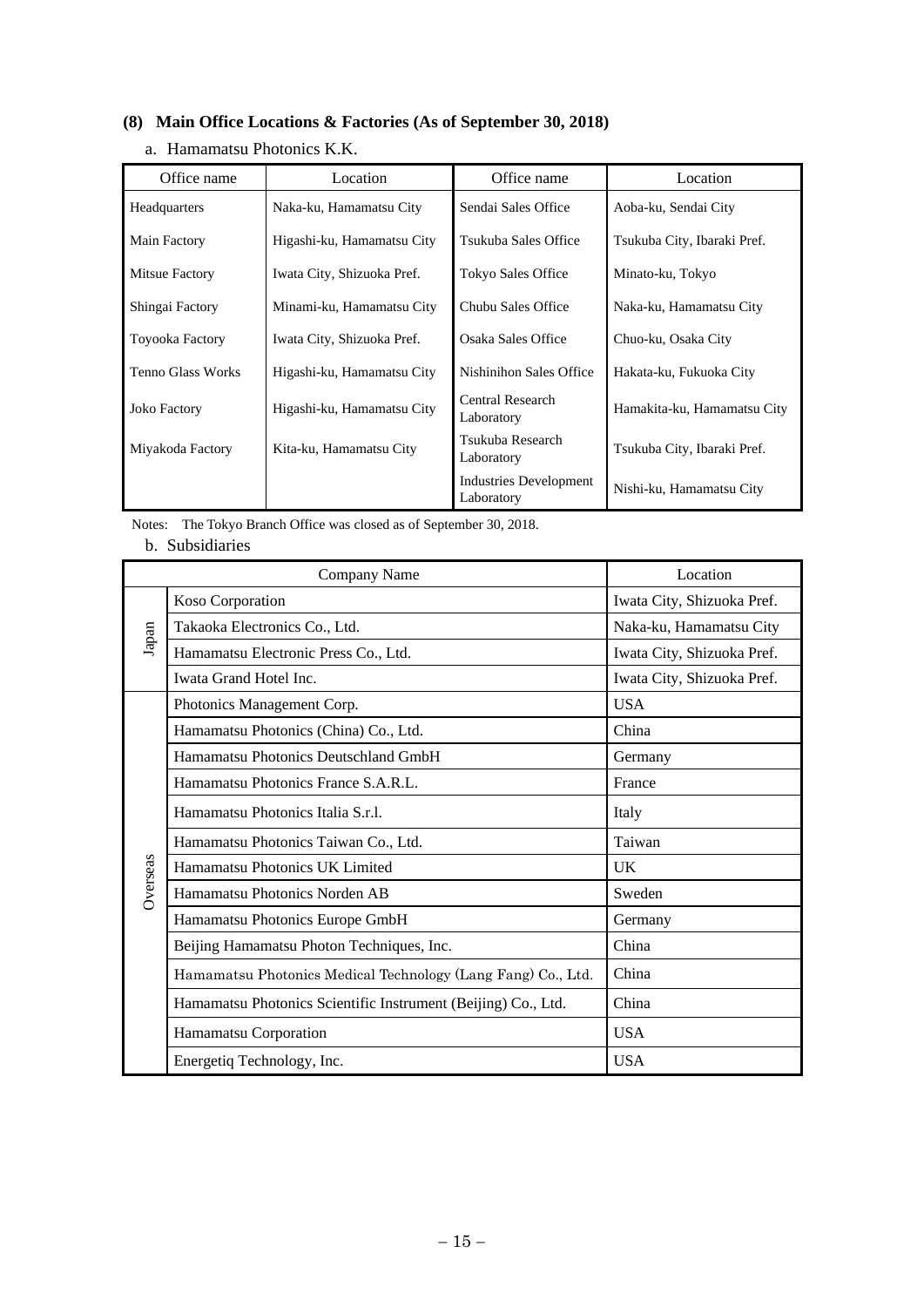## **(9) Employees (As of September 30, 2018)**

| Business segment                    | No. of employees |
|-------------------------------------|------------------|
| Electron tube                       | 1,944            |
| Opto-semiconductor                  | 1,401            |
| Imaging and measurement instruments | 531              |
| Other                               | 362              |
| Corporate (shared)                  | 640              |
| Total                               | 4.878            |

Notes: 1. The number of employees is the numbers of full-time employees.

 2. Employees designated as "Corporate (shared)" are individuals affiliated with management departments who cannot be classified in a specific business segment.

## **(10) Main Banks and Amount of Borrowing (As of September 30, 2018)**

(Millions of Japanese Yen)

| Bank                 | Amount |
|----------------------|--------|
| MUFG Bank, Ltd.      | 3,000  |
| Resona Bank, Limited | 2.471  |
| Shizuoka Bank, Ltd.  | 1.288  |

# **(11) Summary of Other Important Matters Concerning the Corporate Group**  Not applicable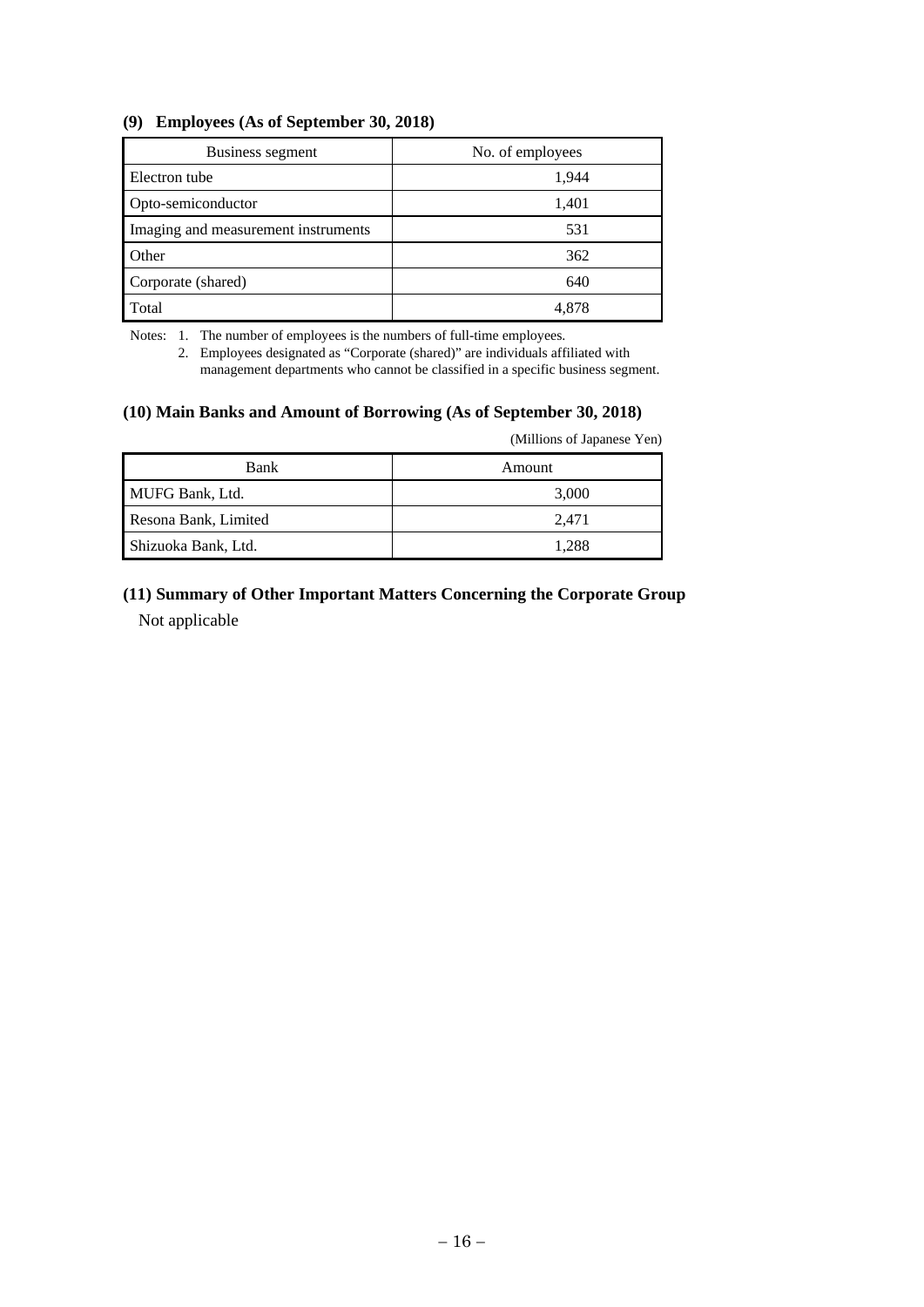## **2. Matters Concerning the Company's Stock (As of September 30, 2018)**

### **Common stock**

- a. Authorized: 500,000,000 shares
- b. Issued: 165,011,568 shares (including 9,945,363 shares of treasury shares)
- c. Number of shareholders: 22,378
- e. Major shareholders:

| Name of shareholder                                       | No. of shares | Percentage of<br>shareholding |
|-----------------------------------------------------------|---------------|-------------------------------|
| The Master Trust Bank of Japan, Ltd. (Trust Account)      | 10,690,400    | 6.9                           |
| <b>Toyota Motor Corporation</b>                           | 8,400,000     | 5.4                           |
| Japan Trustee Services Bank, Ltd. (Trust Account)         | 5,896,900     | 3.8                           |
| Japan Trustee Services Bank, Ltd. (Trust Account 9)       | 5,600,400     | 3.6                           |
| <b>SSBTC Client Omnibus Account</b>                       | 5,199,575     | 3.4                           |
| JP Morgan Chase Bank 380055                               | 4,748,683     | 3.1                           |
| Hamamatsu Photonics K.K. employees                        | 4,748,411     | 3.1                           |
| The Nomura Trust and Banking Co., Ltd. (Investment Trust) | 3,015,200     | 1.9                           |
| Japan Trustee Services Bank, Ltd. (Trust Account 5)       | 2,795,700     | 1.8                           |
| State Street Bank West Client - Treaty 505234             | 2,269,700     | 1.5                           |

 Notes: 1. The Company holds 9,945,363 shares of treasury shares that is not included in the shares of the major shareholders shown above.

- 2. At its Board of Directors meeting held on November 13, 2017, the Company approved a resolution concerning a purchase of treasury shares based on the provisions of Article 156 of the Companies Act as applied by replacing the relevant terms pursuant to the provision of Article 165 paragraph (3) of the same act. Details are provided below.
	- a. Type of shares purchased: Common stock of the Company
	- b. Total number of shares purchased: 2,518,400 shares
	- c. Total purchase amount: JPY 9,999,768,450
	- d. Purchase period: from November 14, 2017 through March 20, 2018
	- e. The shares were purchased to achieve a flexible capital policy in response to changes in the Company's operating environment, and as part of the Company's shareholder returns policy.

In accordance with the resolution at the Board of Directors meeting held on April 20, 2018, the Company conducted the retirement of 2,518,400 treasury shares as of April 26, 2018.

 3. The percentage of shareholding is calculated after excluding treasury shares. Fractional amounts of less than a single unit have been rounded.

## **3. Matters Concerning Company Stock Acquisition Rights**

Not applicable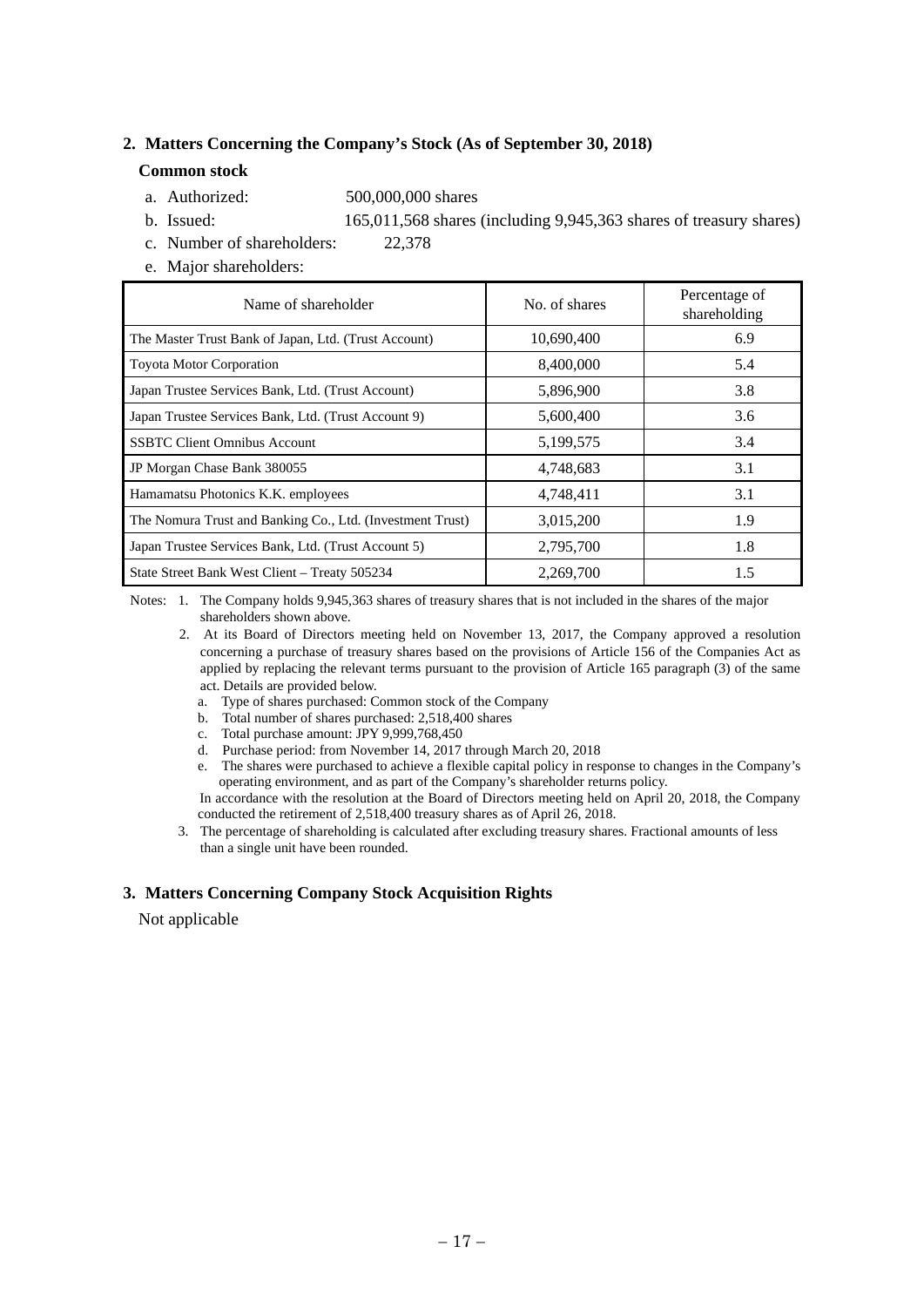## **4. Matters Concerning Company Directors**

| Name                | <b>Company Position</b>                                        | Responsibilities and Significant Positions<br>Concurrently Held                                                              |
|---------------------|----------------------------------------------------------------|------------------------------------------------------------------------------------------------------------------------------|
| Akira Hiruma        | Representative Director and<br>President                       | (Note 1)                                                                                                                     |
| Junichi Takeuchi    | Representative Director and Vice<br>President                  |                                                                                                                              |
| Koei Yamamoto       | Representative Director and Senior<br><b>Managing Director</b> | Division Director, Solid State Division and<br><b>Laser Promotion Division</b>                                               |
| Kenji Suzuki        | <b>Managing Director</b>                                       | Division Director, Electron Tube Division                                                                                    |
| <b>Tsutomu Hara</b> | <b>Managing Director</b>                                       | Director, Central Research Laboratory                                                                                        |
| Kenji Yoshida       | <b>Managing Director</b>                                       | Division Director, Administration Headquarters                                                                               |
| Naofumi Toriyama    | Director                                                       | Deputy Division Director, Business Headquarters<br>General Manager, Domestic Sales Management                                |
| Kazuhiko Mori       | Director                                                       | General Manager, Accounting Division<br>Outside<br>Director(Audit<br>$\&$<br>Supervisory<br>Committee Member), ENSHU Limited |
| Tadashi Maruno      | Director                                                       | Division Director, System Division<br>Director, Hamamatsu Corporation                                                        |
| Takayuki Suzuki     | Director                                                       | Deputy Division Director, Solid State Division                                                                               |
| Kashiko Kodate      | Director                                                       | Professor Emeritus, Japan Women's University                                                                                 |
| Ken Koibuchi        | Director                                                       | Executive General Manager/Advanced R&D<br>and Engineering Company, Toyota Motor<br>Corporation                               |
| Hiroshi Mizushima   | Audit & Supervisory Board Member<br>(Standing)                 |                                                                                                                              |
| Akira Utsuyama      | Audit & Supervisory Board Member<br>(Standing)                 |                                                                                                                              |
| Yuji Maki           | Audit & Supervisory Board Member                               | Managing Officer, Toyota Motor Corporation                                                                                   |
| Saburo Sano         | Audit & Supervisory Board Member                               | Outside Audit & Supervisory Board Member,<br>Mitsubishi Precision Company, Limited                                           |

## **(1) Directors and Audit & Supervisory Board Members (As of September 30, 2018)**

Notes: 1. The following significant positions are concurrently held by Representative Director and President Akira Hiruma.

| Company Name                                                     | Position               |
|------------------------------------------------------------------|------------------------|
| Photonics Management Corp.                                       | Director and President |
| Hamamatsu Corporation                                            | Director               |
| Research Foundation for Opto-Science and Technology              | Director and President |
| Hamamatsu Medical Photonics Foundation                           | President              |
| The Graduate School for the Creation of New Photonics Industries | President              |

2. Director Kashiko Kodate and Director Ken Koibuchi are Outside Directors.

 4. The Company has notified the Tokyo Stock Exchange of Director Kashiko Kodate, Director Ken Koibuchi, Audit & Supervisory Board Member Yuji Maki and Audit & Supervisory Board Member Saburo Sano as independent directors/auditors, as provided by the securities listing regulations of the Tokyo Stock Exchange.

5. At the 70th Ordinary General Meeting of Shareholders held on December 22, 2017, all of Directors were reelected and assumed their respective positions. Changes to Directors, other than reappointments, were as follows.

Appointed Director Kazuhiko Mori

 <sup>3.</sup> Audit & Supervisory Board member Yuji Maki and Audit & Supervisory Board member Saburo Sano are Outside Audit & Supervisory Board members.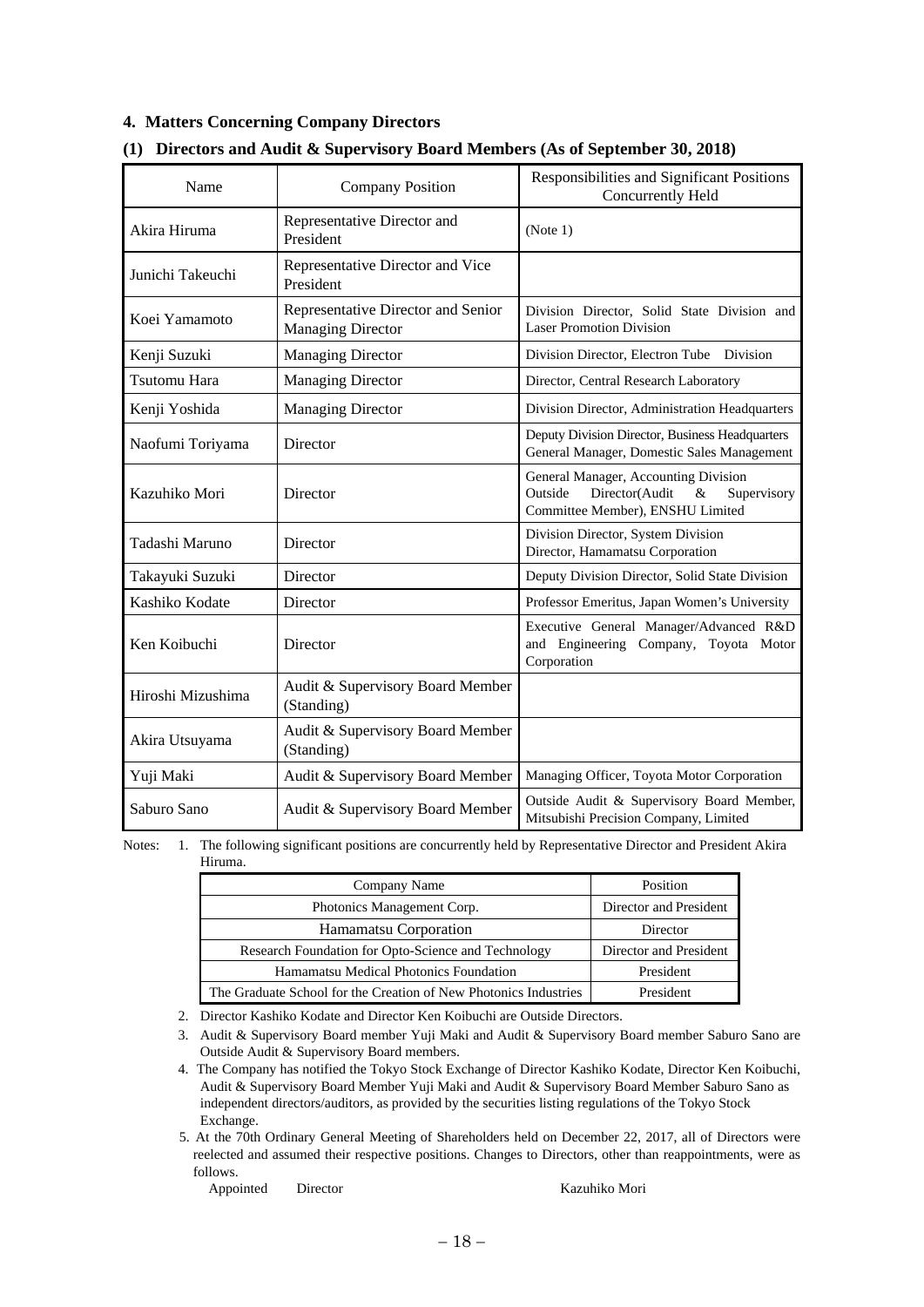| Appointed | Director                                   | Tadashi Maruno     |
|-----------|--------------------------------------------|--------------------|
| Appointed | Director                                   | Takayuki Suzuki    |
| Appointed | Director                                   | Ken Koibuchi       |
| Resigned  | Director and Chairman of the Board         | Teruo Hiruma       |
| Resigned  | Representative Director and Vice President | Haruji Ohtsuka     |
| Resigned  | <b>Managing Director</b>                   | Hitoshi Iida       |
| Resigned  | <b>Managing Director</b>                   | Mitsutaka Takemura |
| Resigned  | Director                                   | Tadahiko Shimazu   |
| Resigned  | Director                                   | Kiyotaka Ise       |
|           |                                            |                    |

6. At the Board of Directors meeting held on December 22, 2017, the directors were elected and assumed their respective positions.

The change to Director with specific titles was as follows:

Appointed Representative Director and Vice President Junichi Takeuchi

7. At the close of the 70th Ordinary General Meeting of Shareholders held on December 22, 2017, Audit & Supervisory Board member Kazuhiko Mori resigned and Akira Utsuyama was elected to and assumed the position of Audit & Supervisory Board Member as an alternate.

8. Changes to responsibilities of Directors during the fiscal year ended September 30, 2018 were as follows.

| Name          | Prior to change                                            | After change                                                                      | Date of change    |
|---------------|------------------------------------------------------------|-----------------------------------------------------------------------------------|-------------------|
| Kenji Yoshida | Director,<br><b>Administrative Division</b>                | Division Director,<br><b>Administration Headquarters</b>                          | October 1, 2017   |
| Koei Yamamoto | Division Director, Solid State<br>Division                 | Division Director,<br>Solid State Division and<br><b>Laser Promotion Division</b> | December 22, 2017 |
| Kenji Suzuki  | Deputy Division Director,<br><b>Electron Tube Division</b> | Division Director,<br><b>Electron Tube Division</b>                               | December 22, 2017 |

9. Change to responsibility of Director after the end of the fiscal year ended September 30, 2018 was as follows.

| Name             | Prior to change                                                                                            | After change                                       | Date of change  |
|------------------|------------------------------------------------------------------------------------------------------------|----------------------------------------------------|-----------------|
| Naofumi Toriyama | Deputy Division Director,<br><b>Business Headquarters</b><br>General Manager, Domestic<br>Sales Management | Division Director,<br><b>Business Headquarters</b> | October 1, 2018 |

 10. Audit & Supervisory Board member Saburo Sano has many years of experience at The Bank of Tokyo-Mitsubishi, Ltd. (now MUFG Bank, Ltd.) and Mitsubishi UFJ Financial Group, Inc., and has the appropriate degree of knowledge concerning financial affairs and accounting.

## **(2) Remuneration and Other Amounts Paid to Directors and Audit & Supervisory Board Members**

a. Total remuneration and other benefits pertaining to the fiscal year ended September 30, 2018

| Classification                            | Number of compensated<br>individuals | Amount paid     | Summary                                                        |
|-------------------------------------------|--------------------------------------|-----------------|----------------------------------------------------------------|
| Director                                  | 18                                   | JPY 353 million | (3 Outside Directors JPY 13)<br>million)                       |
| Audit $\&$<br>Supervisory Board<br>Member | 5                                    | JPY 47 million  | (2 Outside Audit & Supervisory<br>Board Members JPY 8 million) |
| Total                                     | 23                                   | JPY 400 million |                                                                |

Notes: 1. The amount of remuneration for Directors was established at a monthly amount of up to JPY 55 million (up to JPY 3 million for Outside Directors), excluding the salary payable in the capacity of employees, by a resolution of the 70th Ordinary General Meeting of Shareholders convened on December 22, 2017.

 2. The amount of remuneration for Audit & Supervisory Board members was established at a monthly amount up to JPY 6 million by a resolution of the 65th Ordinary General Meeting of Shareholders convened on December 20, 2012.

 3. Total remuneration paid to Directors does not include the employee salary portions paid to Directors serving concurrently as employees.

4. The number of compensated individuals shown above includes 6 Directors who resigned on December 22,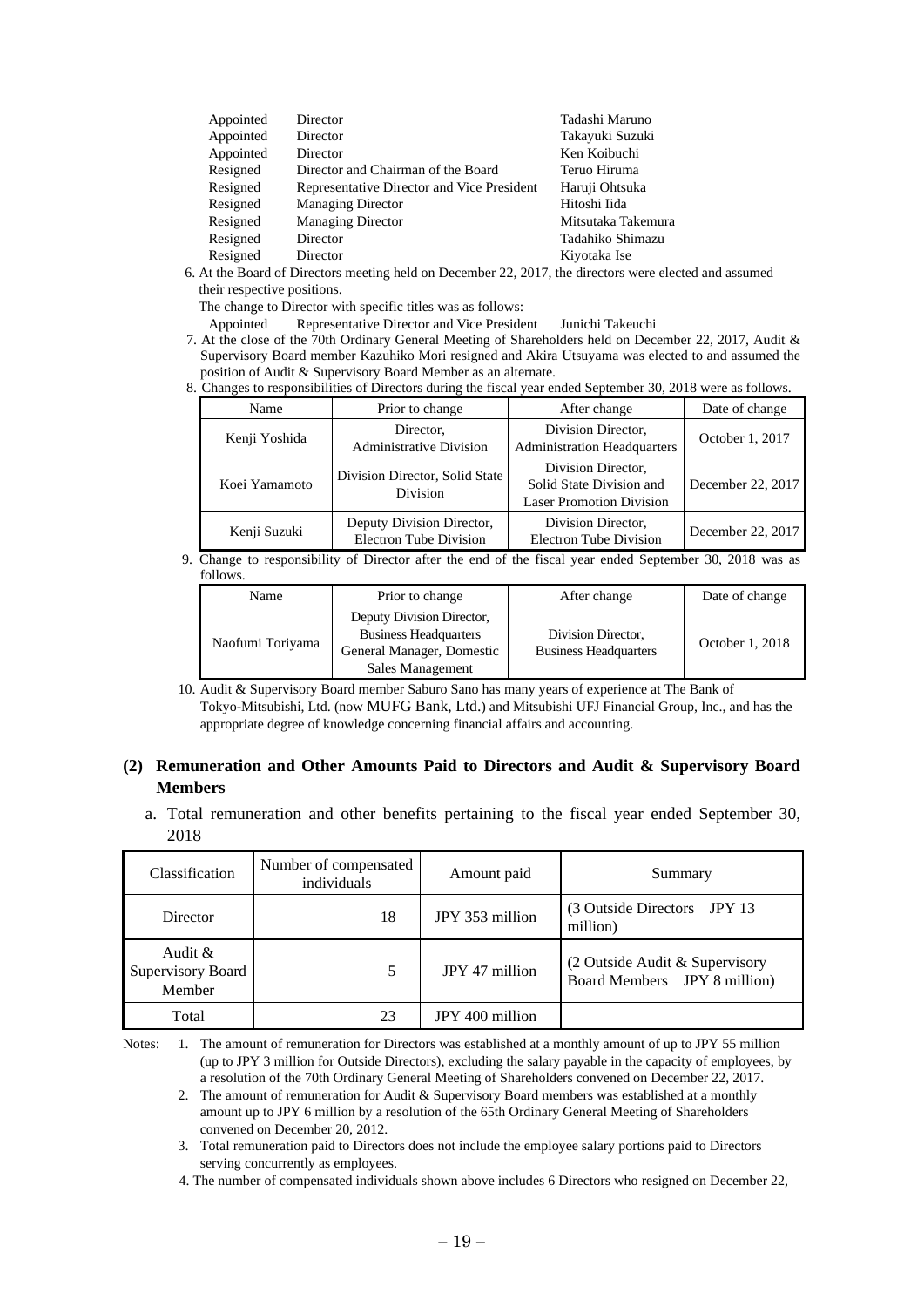2017.

- 5. The number of compensated individuals shown above includes one Audit & Supervisory Board Member who resigned on December 22, 2017.
- b. Retirement benefits paid in the fiscal year ended September 30, 2018

Retirement benefits paid during the fiscal year ended September 30, 2018 based on a resolution of the 65th Ordinary General Meeting of Shareholders held on December 20, 2012 to pay final benefits following abolition of the retirement benefit plan were as follows.

Directors: 5 JPY 960 million

(The amount shown above includes a transfer of the provision for officers' retirement benefits included in the total amount of officers' remuneration and other benefits disclosed in the Business Report for the prior fiscal year.)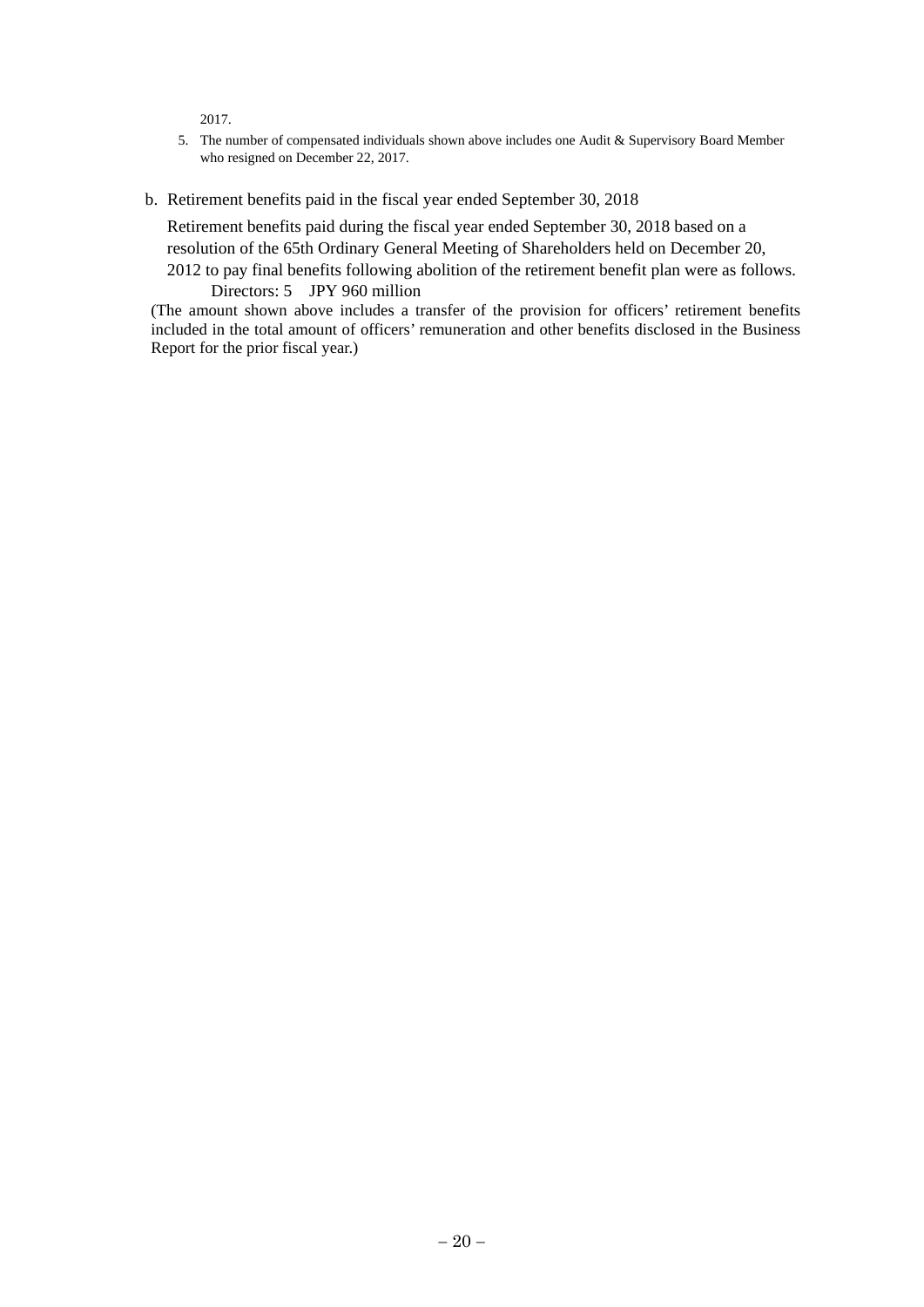# **(3) Outside Officers**

a. Significant positions concurrently held at other corporations etc. and relationship between the Company and said other corporations etc.

| Name                                                                 | <b>Significant Positions Concurrently Held</b>                                              |
|----------------------------------------------------------------------|---------------------------------------------------------------------------------------------|
| Kashiko Kodate<br>(Outside Director)                                 | Professor Emeritus, Japan Women's University                                                |
| Ken Koibuchi<br>(Outside Director)                                   | Executive General Manager/Advanced R&D and Engineering<br>Company, Toyota Motor Corporation |
| Yuji Maki<br>(Outside Audit & Supervisory<br><b>Board Member</b> )   | Managing Officer, Toyota Motor Corporation                                                  |
| Saburo Sano<br>(Outside Audit & Supervisory<br><b>Board Member</b> ) | Outside Audit & Supervisory Board Member, Mitsubishi<br>Precision Company, Limited          |

Notes: 1. Toyota Motor Corporation is a major shareholder and owns 5.4% of the Company's total shares issued (excluding treasury shares). The Company has business transactions, including the sale and purchase of products, with Toyota Motor Corporation.

 2. The Company has business transactions, including the sale and purchase of products, with Mitsubishi Precision Company, Limited.

b. Main activities

| Name                                                          | Remarks etc. at meetings of the Board of Directors and Audit &<br>Supervisory Board                                                                                                                                                                                                                                      |
|---------------------------------------------------------------|--------------------------------------------------------------------------------------------------------------------------------------------------------------------------------------------------------------------------------------------------------------------------------------------------------------------------|
| Kashiko Kodate<br>(Outside Director)                          | Contributes remarks and advice based on her extensive specialized<br>knowledge as a university professor and extensive experience in<br>corporate management. Attended 15 of the 16 Board of Directors<br>meetings.                                                                                                      |
| Ken Koibuchi<br>(Outside Director)                            | Contributes remarks and advice based on his extensive experience and<br>deep insights, mainly in sectors such as corporate management.<br>Attended 12 of the 13 Board of Directors meetings held following his<br>appointment.                                                                                           |
| Yuji Maki<br>(Outside Audit & Supervisory)<br>Board Member)   | Contributes remarks and advice based on his practical experience and<br>perspective in the accounting division of a listed company. Attended 15<br>of the 16 Board of Directors meetings and 6 of the 6 Audit $\&$<br>Supervisory Board meetings.                                                                        |
| Saburo Sano<br>(Outside Audit & Supervisory)<br>Board Member) | Takes advantage of his experience in the banking industry to contribute<br>remarks and advice on all aspects of corporate management, including<br>operations management and the financial accounting system. Attended<br>15 of the 16 Board of Directors meetings and 6 of the 6 Audit &<br>Supervisory Board meetings. |

c. Summary of contents of agreements to limit liability

Based on the Articles of Incorporation, the Company has entered Agreement Limiting Liability between the Company and each Outside Director and Outside Audit & Supervisory Board Member regarding the obligations set in Article 423 paragraph (1) of the Companies Act, to limit their obligation to the minimum allowance set by Article 425 paragraph (1) of the Companies Act.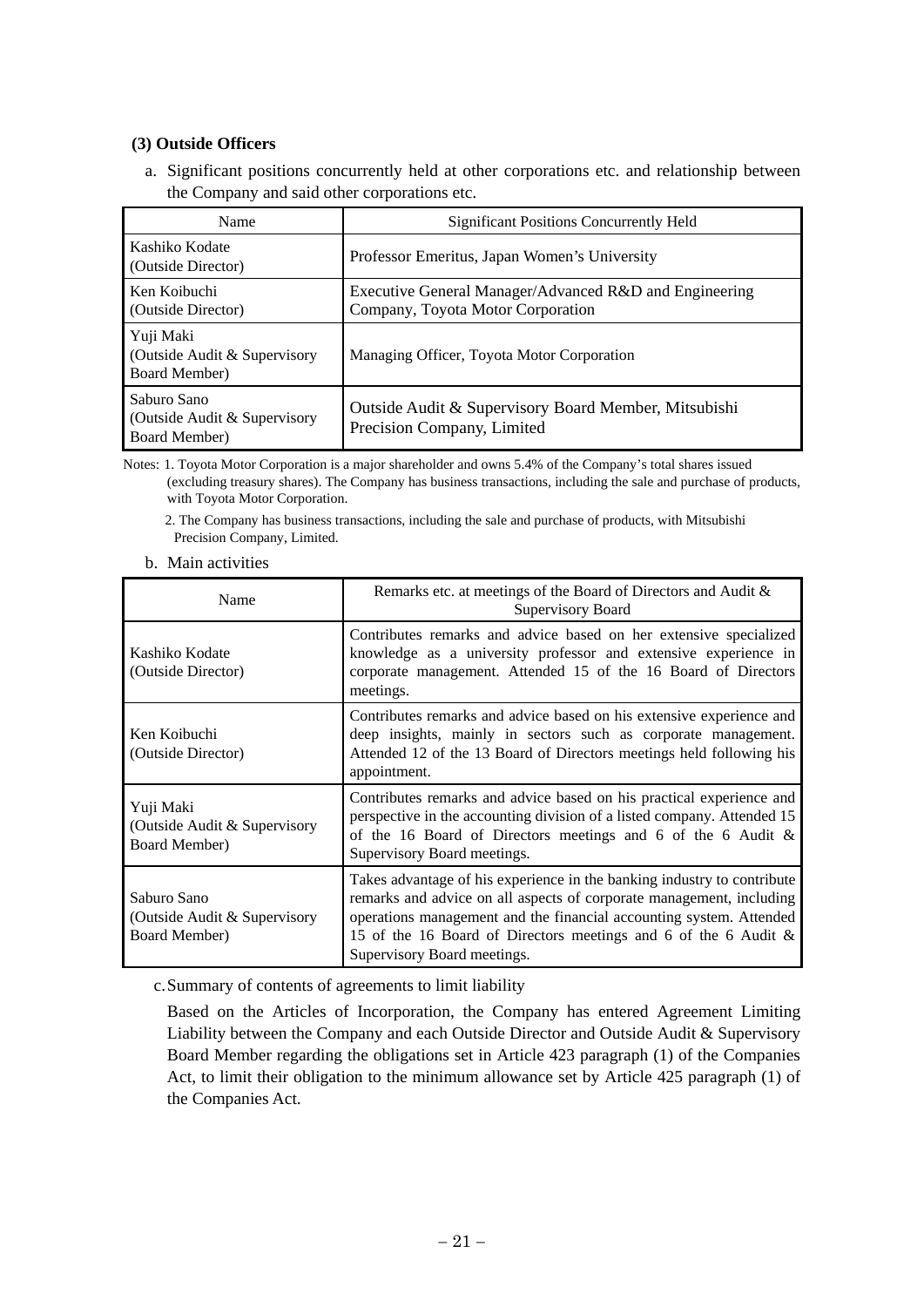## **5. Independent Auditor**

## **(1) Name of Independent Auditor**

Ernst & Young ShinNihon LLC

# **(2) Amount of Compensation and Other Benefits Paid to the Independent Auditor Pertaining to the Fiscal Year Ended September 30, 2018**

| Classification                                                                                                                                                          | Amount         |
|-------------------------------------------------------------------------------------------------------------------------------------------------------------------------|----------------|
| Amount of compensation and other fees related to activities prescribed in<br>Article 2 paragraph (1) of the Certified Public Accountants Act (Law No.<br>$103$ of 1948) | JPY 62 million |
| Total amount of cash and other financial interests the Company and its<br>subsidiary companies will pay to the Company's independent auditor                            | JPY 62 million |

Notes: 1.The amount of compensation and other benefits pertaining to the fiscal year ended September 30, 2018 is reported in these total amounts because the amounts of the audit fees etc. for audits based on the Companies Act and audits based on the Financial Instruments and Exchange Act are not classified separately and cannot be substantively classified in the audit agreement between the Company and its independent auditor.

 2. After performing the verification necessary to determine whether the details of the audit plan, status of performance of audit duties, grounds for calculation of estimated compensation and other matters pertaining to the independent auditor are appropriate, the Company's Audit  $\&$  Supervisory Board has given its consent for the amount of compensation and other benefits paid to the independent auditor.

## **(3) Consolidated Subsidiary Audits**

The following important consolidated subsidiaries of the Company are subject to audits by certified public accountants or audit entities other than the Company's independent auditor (including individuals in other countries holding qualifications that correspond to these qualifications).

| <b>Corporation Name</b>               |  |  |
|---------------------------------------|--|--|
| Hamamatsu Corporation                 |  |  |
| Hamamatsu Photonics Deutschland GmbH  |  |  |
| Hamamatsu Photonics (China) Co., Ltd. |  |  |

# **(4) Company Policy Concerning Decisions to Dismiss or Not Reappoint the Independent Auditor**

The Company's Audit & Supervisory Board will dismiss the independent auditor by a resolution of the Audit & Supervisory Board based on the consensus of all Audit & Supervisory Board members if the independent auditor corresponds to any of the reasons provided in the sub-paragraphs of Article 340 paragraph (1) of the Companies Act. In this case, an Audit  $\&$ Supervisory Board member selected by the Audit & Supervisory Board will report on the dismissal and the reason at the first Ordinary General Meeting of Shareholders convened after such dismissal.

In addition the situation described above, if it recognizes the independent auditor will have difficulty in appropriately accomplishing their duties, the Company's Audit & Supervisory Board will conduct a study based on the facts, and if it is judged dismissal or non-reappointment is reasonable the Audit and Supervisory Board will decide to make that intent a purpose of the Ordinary General Meeting of Shareholders.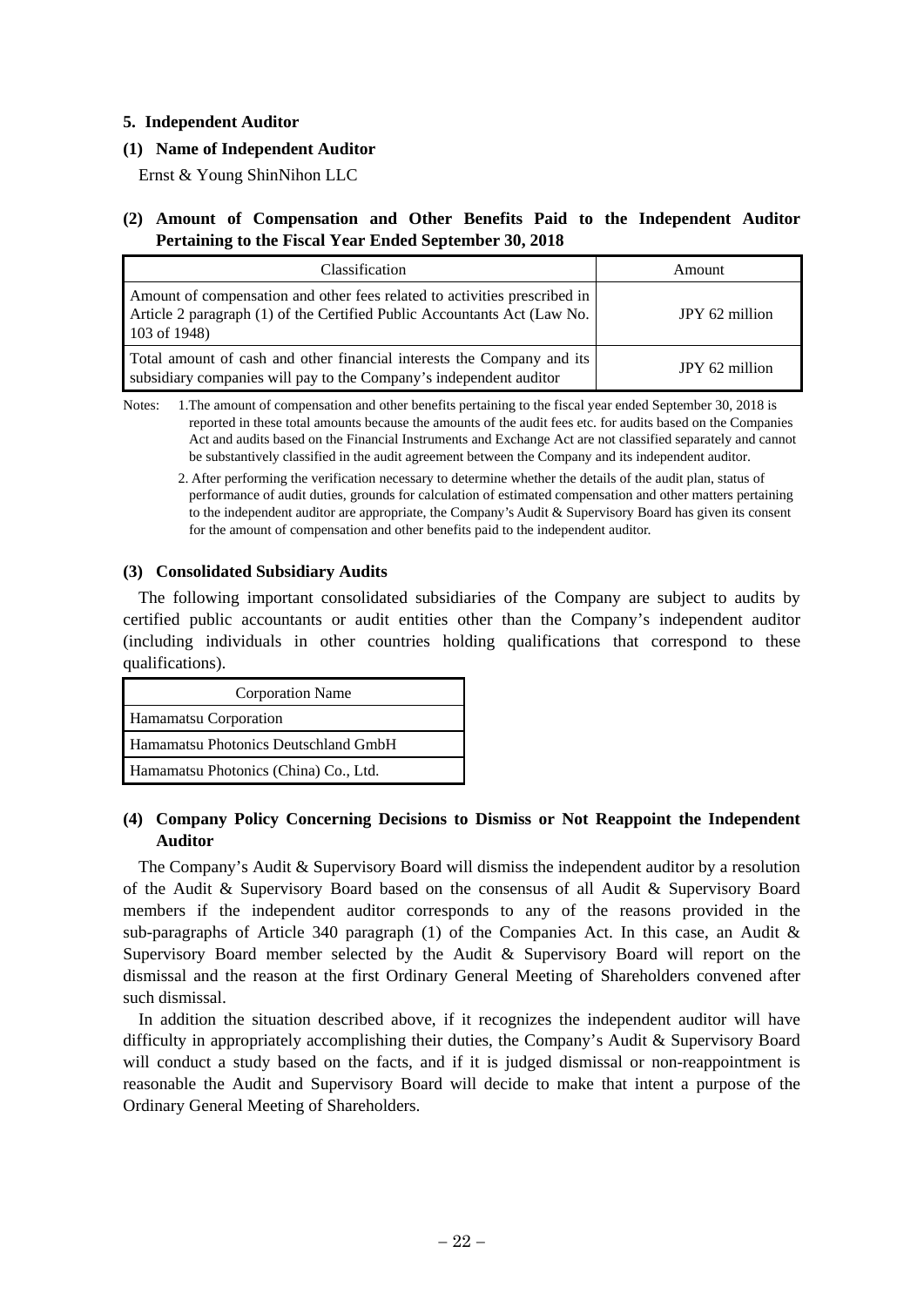## **6. Systems for ensuring proper business activities and operating status of said systems Systems for ensuring proper business activities**

# **A summary of matters resolved by the Board of Directors meeting is provided below.**

## **[Basic Policy on Company-wide Efforts for Corporate Management]**

- The Company's business is carried out based on the conduct of its employees. Therefore we will strive to foster each individual and create an organization that will grow and develop as a sound, trusted company.
- Each individual must study through their daily work, and foster a corporate culture to engage in absorption of new knowledge, correct communication of information and correct conduct, with a sense of responsibility, duty, and awareness.

## **(1) System to ensure the execution of the Board of Directors' duties complies with laws and regulations and the Articles of Incorporation**

The Company strives to clarify its basic approach concerning corporate ethics and compliance, and ensure all employees are well-acquainted with the Company's thinking.

The Company seeks to strengthen governance by regularly convening, in addition to the Board of Directors meeting, an Executive Committee chaired by the Representative Director and attended by the Directors, Audit & Supervisory Board Members and managers of the General Manager class and higher, which from time to time reports and studies issues.

## **(2) System for retaining and managing information concerning the execution of Directors' duties**

- 1. The Company prepares and retains minutes of the Board of Directors meetings, the Executive Committee, and other important meetings.
- 2. Information will be computerized and retained in an easy to inspect format.

## **(3) Rules and other systems related to management of loss risks**

The Company will establish respective divisions responsible for risks related to information security, quality, environment, disasters, export control, etc., and these divisions prepare rules and guidelines concerning such risks, and conduct training and education.

# **(4) Systems to ensure the execution of Directors' duties is performed efficiently, and systems to ensure the execution of employees' duties complies with laws and regulations and the Articles of Incorporation**

- 1. The regular Board of Directors meeting is held once every month under the Board of Directors Meeting Rules, and fulfills responsibilities such as making decisions concerning important matters and monitoring the execution of operations. In addition, through formation of the Executive Manager System, the Company seeks to invigorate the Board of Directors meeting and accelerate communications by granting non-board members the right to attend (without voting rights) the Board of Directors meeting.
- 2. To accelerate the execution of operations and improve efficiency, and share information among the Directors and Executive Managers, an Executive Committee attended by managers of the General Manager class and higher, in addition to the Directors and Audit & Supervisory Board Members, is held regularly under the Executive Committee Provisions to conduct multifaceted studies of basic matters and important issues regarding the execution of operations and provide explanations and instructions to directly concerned parties. This committee also disseminates information to other employees through various other meetings.
- 3. The Company will prepare the organization regulations, division of duties provisions, and administrative authority provisions, and clarify responsibilities and authorities.
- 4. To understand budget execution status and operating results trends, the Company will establish a Budget Committee to study progress reports and actions to be taken.
- 5. The Company will conduct training to improve areas such as the safety and health of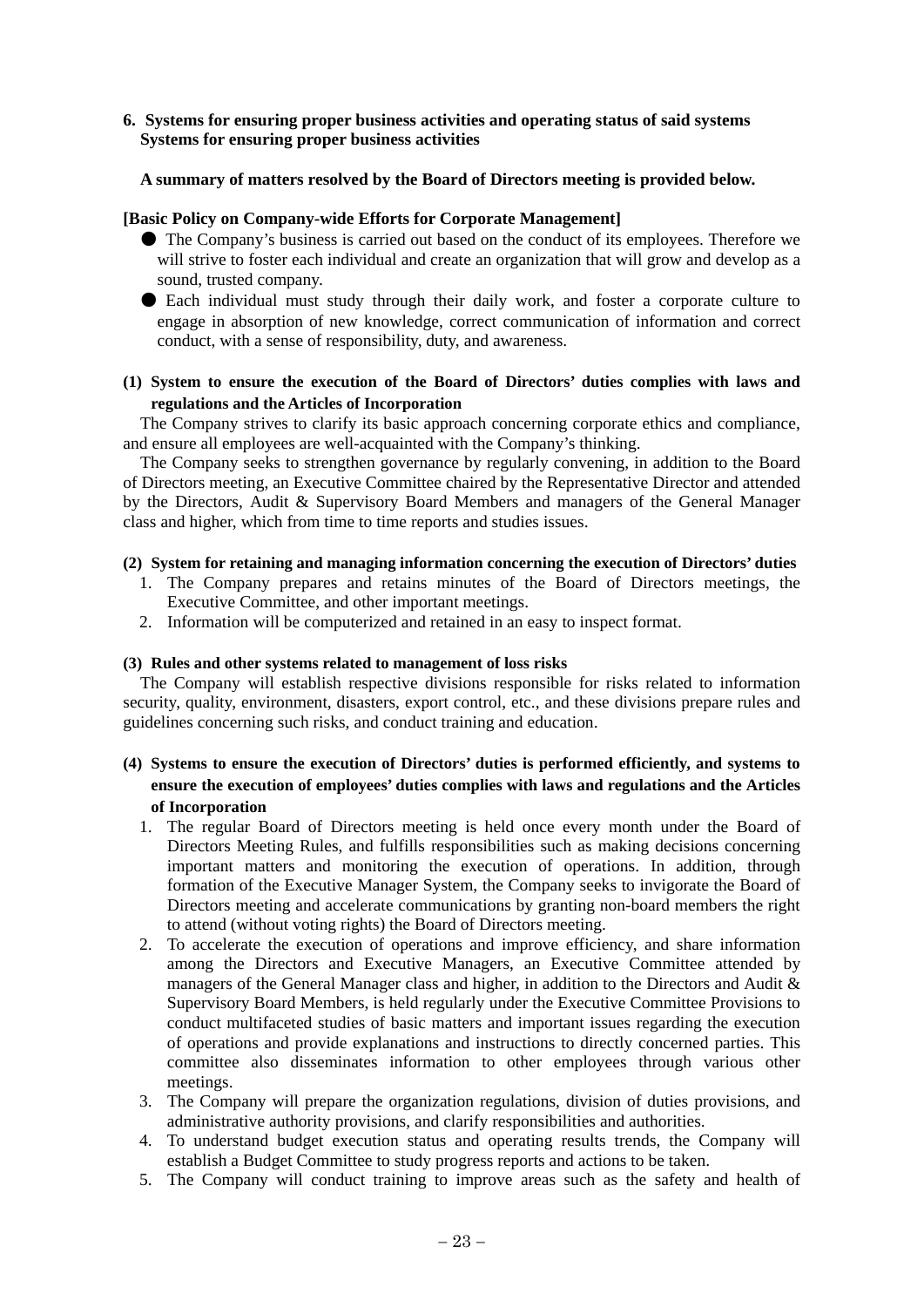employees and compliance awareness at the time when individuals join the Company and when individuals are appointed to management positions, and continually after that.

- 6. The Company will prepare a system for responding accurately, and on a timely basis, to disclosures of inside information.
- 7. The Company will prepare various guidelines based on the Personal Information Management Guidelines to address the management of personal information.
- 8. The Company will clarify the basic policy for eliminating anti-social forces, and thoroughly acquaint all employees with it.
- 9. Based on the Internal Controls and Audit Provisions, the Company will prepare the internal control systems necessary to ensure the appropriateness of financial reporting.

### **(5) Systems to ensure appropriate business operations in our Group (meaning the Company and consolidated subsidiaries)**

- 1. For domestic and foreign consolidated subsidiaries, the Company will establish a management division responsible for ensuring appropriate operations while respecting, as a rule, each company's autonomy. The Company will respond as follows based on the size and business of consolidated subsidiaries.
	- a) At domestic consolidated subsidiaries, the Company executes operations in accordance with the Company's policy and monitors the execution of operations by dispatching Directors or Executive Officers of the Company to serve as Directors of these subsidiaries. In addition, the Company strives to avoid risks by dispatching Directors or Executive Officers of the Company to serve as Audit & Supervisory Board Members.
	- b) In addition to a) above, at overseas consolidated subsidiaries, the Company periodically bring together responsible individuals of the overseas consolidated subsidiaries for reporting and conferring, to build a consensus about the management. In addition, the Company dispatches or seconds responsible individuals to subsidiaries in order to collect information as necessary.
- 2. Domestic and foreign consolidated subsidiaries shall regularly report on their operating results etc. to the Company, and if necessary the Company shall convene a liaison meeting to encourage communication, in order to promote cooperation within our Group.
- 3. The Company will address the risks at domestic and foreign consolidated subsidiaries by sharing risk information corresponding to size and business category, preparing and disseminating various provisions, and implementing training and education, with using the responsible division of the Company as a contact.
- 4. The Company will formulate a consolidated earnings plan while sharing information between the Company and consolidated subsidiaries.
- 5. The Company will make the Fundamental CSR Policy and the Corporate Code of Conduct known to consolidated subsidiaries, with the goal of improving compliance within our Group.
- **(6) Matters concerning employees to be appointed when the Audit & Supervisory Board Members have requested that employees be assigned to assist their duties**

If the Audit & Supervisory Board Members have requested staff to assist an audit, the Company will appoint individuals from among its employees based on the Audit & Supervisory Board meeting's request about the number and the abilities of staff.

### **(7) Matters concerning ensuring the independence of the employees in the preceding paragraph from the Directors and ensuring the effectiveness of instructions to said employees**

As dedicated staff to assist the Audit & Supervisory Board meeting, the relevant employees must act solely in accordance with the standards set by the Audit & Supervisory Board meeting, and must follow the Audit & Supervisory Board Members' instructions and orders. Furthermore, they are not to serve concurrently in an office related to the execution of operations or as employees in other divisions.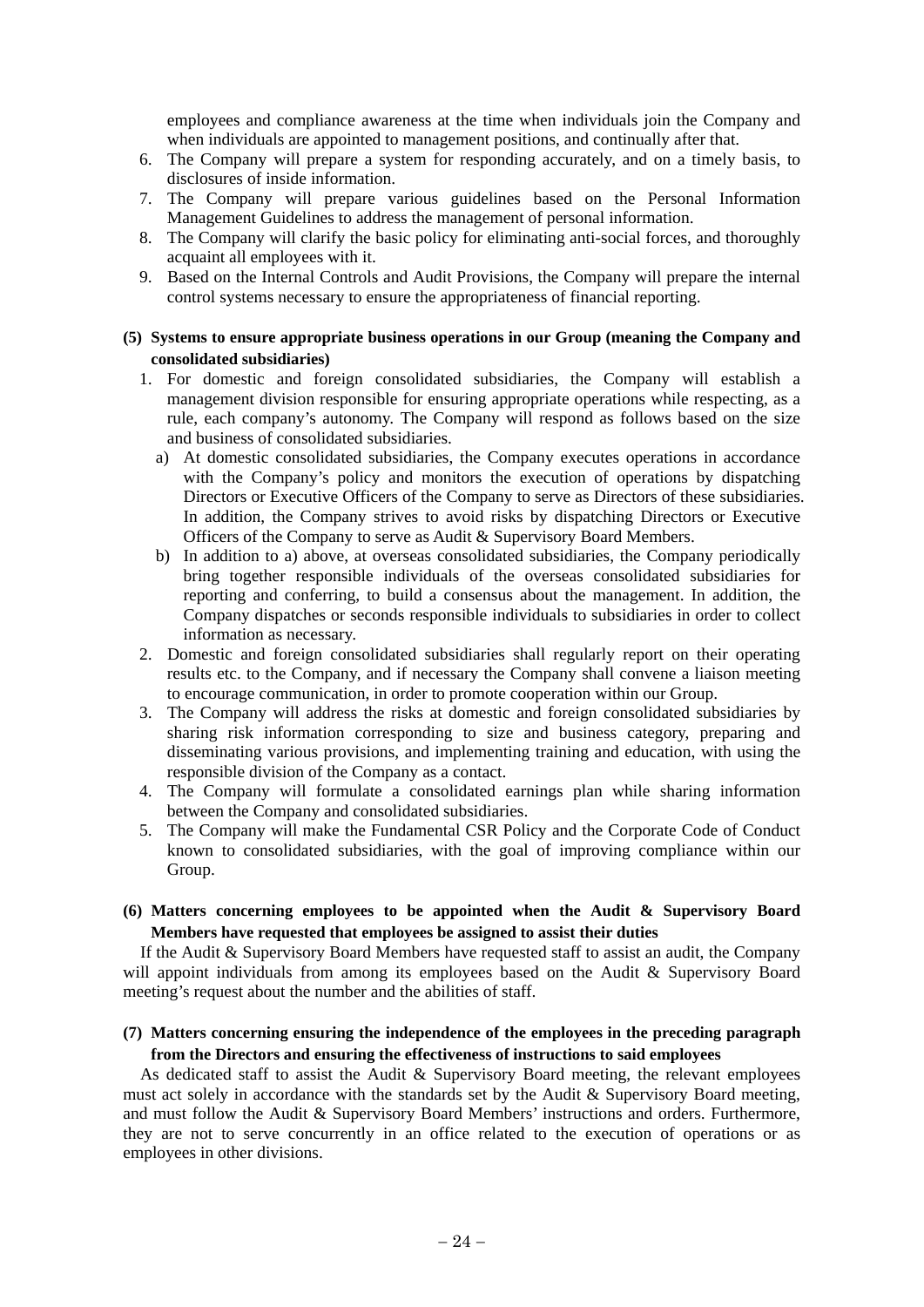### **(8) System for directors and employees of our Group to report to Audit & Supervisory Board Members, and system concerning other reports to Audit & Supervisory Board Members**

When Directors and employees (including Directors, Audit & Supervisory Board Members, and employees of consolidated subsidiaries) are requested to report on matters concerning the execution of operations by Audit & Supervisory Board Members of the Company, they will make an appropriate report promptly.

Furthermore, as soon as they have discovered any facts that might cause a significant loss to our Group, including acts that will violate laws and regulations or the Company's Articles of Incorporation, they shall make a report immediately to an Audit & Supervisory Board Member, or to the Audit & Supervisory Board meeting.

### **(9) System to ensure individuals who have made a report under the preceding paragraph are not subjected to disadvantageous treatment because they made said report**

The Company will not subject a Director or employee of our Group who made a report to an Audit & Supervisory Board Member to disadvantageous treatment because they made said report.

# **(10) Matters concerning the policy with respect to the procedure for advances or reimbursements of expenses incurred with respect to the execution of an Audit & Supervisory Board Member's duties or other processing of expenses or debts incurred with respect to the execution of said duties**

When an Audit & Supervisory Board Member has submitted a request for advance payment of expenses with respect to the execution of duties based on Article 388 of the Companies Act, the Company will process said expenses or debts promptly except when it has determined, based on discussions with the responsible division, that the expenses or debts with respect to the relevant payment request were not necessary for execution of said Audit & Supervisory Board Member's duties.

## **(11) Other systems to ensure that audits by Audit & Supervisory Board Member are conducted effectively**

The Company will ensure that the Audit & Supervisory Board Members will conduct effective audit activities for operating audits and accounting audits, based on a system of appropriate reports from parties such as the Independent Auditor, the Internal Audit & Control Division, the Internal Audit Division, subsidiaries' Directors and Audit & Supervisory Board Members and the audit assistance staff, as well as coordination and information sharing with them.

#### **Operation status of the systems for ensuring appropriate business operations**

#### **A summary of the operation status of the systems for ensuring appropriate business operations is provided below.**

#### 1. Execution of Directors' duties

For the purpose of maintaining and improving the effectiveness of the Board of Directors, the Company has continually conducted evaluations of the Board of Directors in the form of questionnaire based on self-assessment by the Directors and Audit & Supervisory Board Members. Based on the results of these evaluations, the Company changes the steering policy of the Board of Directors as necessary. In addition, the Company has formulated a basic policy concerning corporate governance in which it identified the management philosophy, and has disclosed it on the Company's website to make known not only to the employees but also to various stakeholders.

The Company has also made its basic thinking concerning corporate ethics and compliance, its Fundamental CSR Policy and its Corporate Code of Conduct known to employees by posting this information on its intranet website and through various educational efforts. In August 2017, the Company became a signatory to the UN Global Compact and declared its support for its 10 principles. This fiscal year, the Company was recognized under the 2018 Certified Health & Productivity Management Outstanding Organizations Recognition Program (large enterprise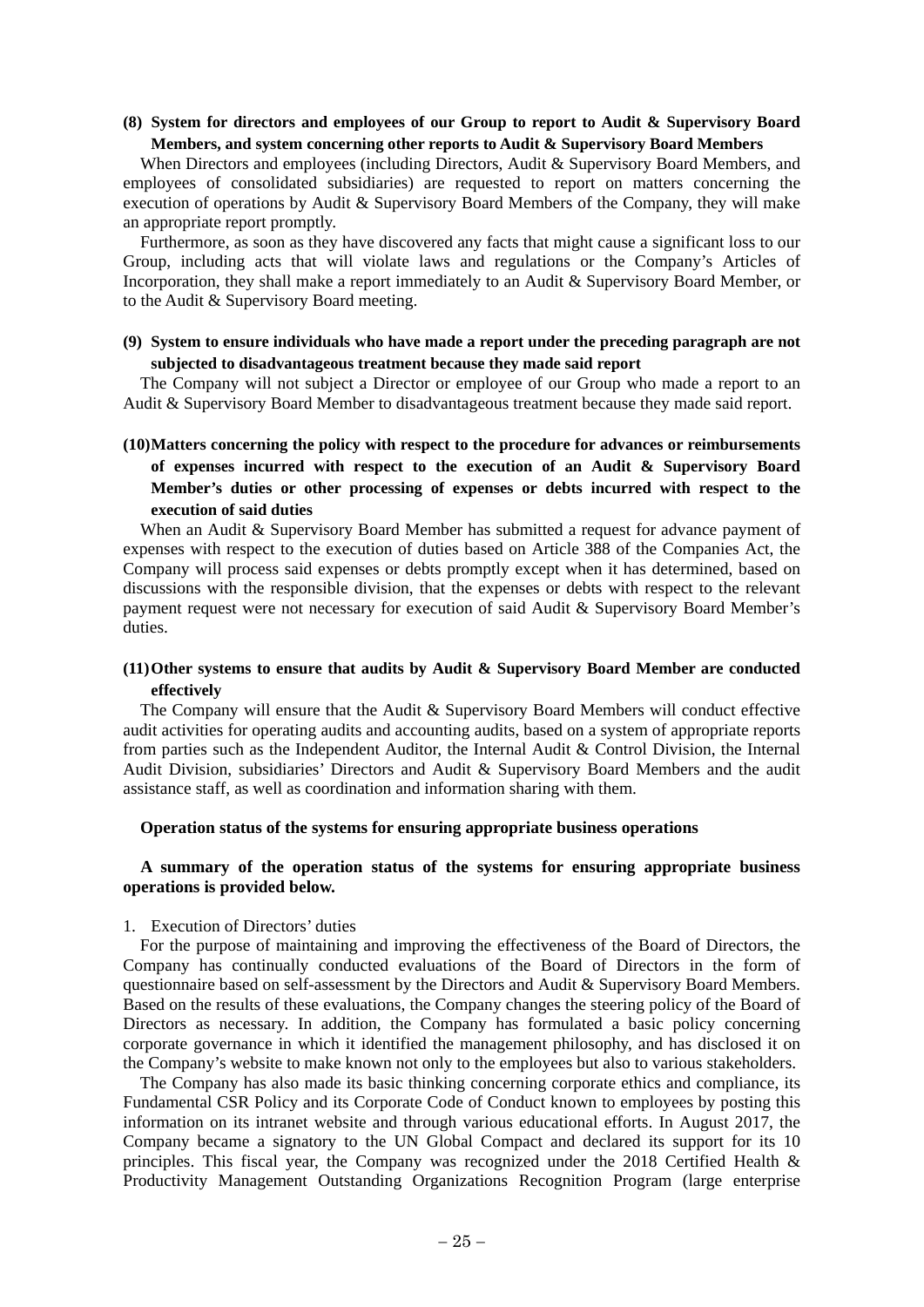category) "White 500." The Company will continue to implement policies to enable all employees to balance work and family and to continue working actively on a long-term basis.

On the other hand, the Company holds an Executive Committee attended by managers of the General Manager class and higher, in addition to the Directors and Audit & Supervisory Board Members once every week under the Executive Committee Provisions to conduct multifaceted studies of basic matters and important issues regarding the execution of operations and from time to time prepares reports and studies on various issues. This committee prepares and retains all the Executive Directors Committee minutes.

#### 2. Management of loss risk

The Company has formulated a business continuity plan, which it continuously revises through means such as training, to prepare for disasters such as earthquakes. It also has strengthened its risk management system for overseas business travel. Training with regard to other risks related to information security, quality, environment, disasters, and export control, etc., is implemented by each responsible division.

#### 3. Execution of employees' duties

The Company holds the Executive Committee once every week and communicates information through various discussions, including our Group's management policies and conformity with our corporate culture, to Executive Officers. In addition, the Company holds a meeting of its employees holding the managerial position once every month, where together with giving reports from the management side which seeks to deliver and share information in their own words.

The Company has also prepared rules and provided education to prevent research activity misconduct and the improper use of public research funds.

### 4. Ensuring proper operations in our Group

To ensure the propriety of operations, including those of consolidated subsidiaries, the Company works to identify the administrative authority including those of consolidated subsidiaries, create risk management systems for our entire Group and achieve thorough compliance with laws and regulations. Furthermore, in addition to dispatching or seconding executives to consolidated subsidiaries, for domestic consolidated subsidiaries the Company exchanges information monthly if necessary, and for overseas consolidated subsidiaries implements meetings where all managers attend.

The Company also works to familiarize consolidated subsidiaries with its Fundamental CSR Policy and Corporate Code of Conduct, with the aim of improving compliance within our Group. During this fiscal year, the Company undertook collaborative initiatives between consolidated subsidiaries in order to ensure compliance with the General Data Protection Regulation (GDPR).

5. Systems to ensure audits and supervision are conducted effectively

To improve the effectiveness of audits by the Audit & Supervisory Board Members, if necessary the Company confers beforehand with the Audit & Supervisory Board Members concerning the contents of materials to be submitted to the Board of Directors meeting. Furthermore, to improve the effectiveness of audits and supervision by the Outside Directors and Outside Audit & Supervisory Board Members, the Company creates an opportunity to provide and explain the necessary information by sending beforehand the materials related to matters to be resolved at the regular Board of Directors meeting.

Note: The figures presented in this Business Report are rounded down to the nearest whole unit of presentation.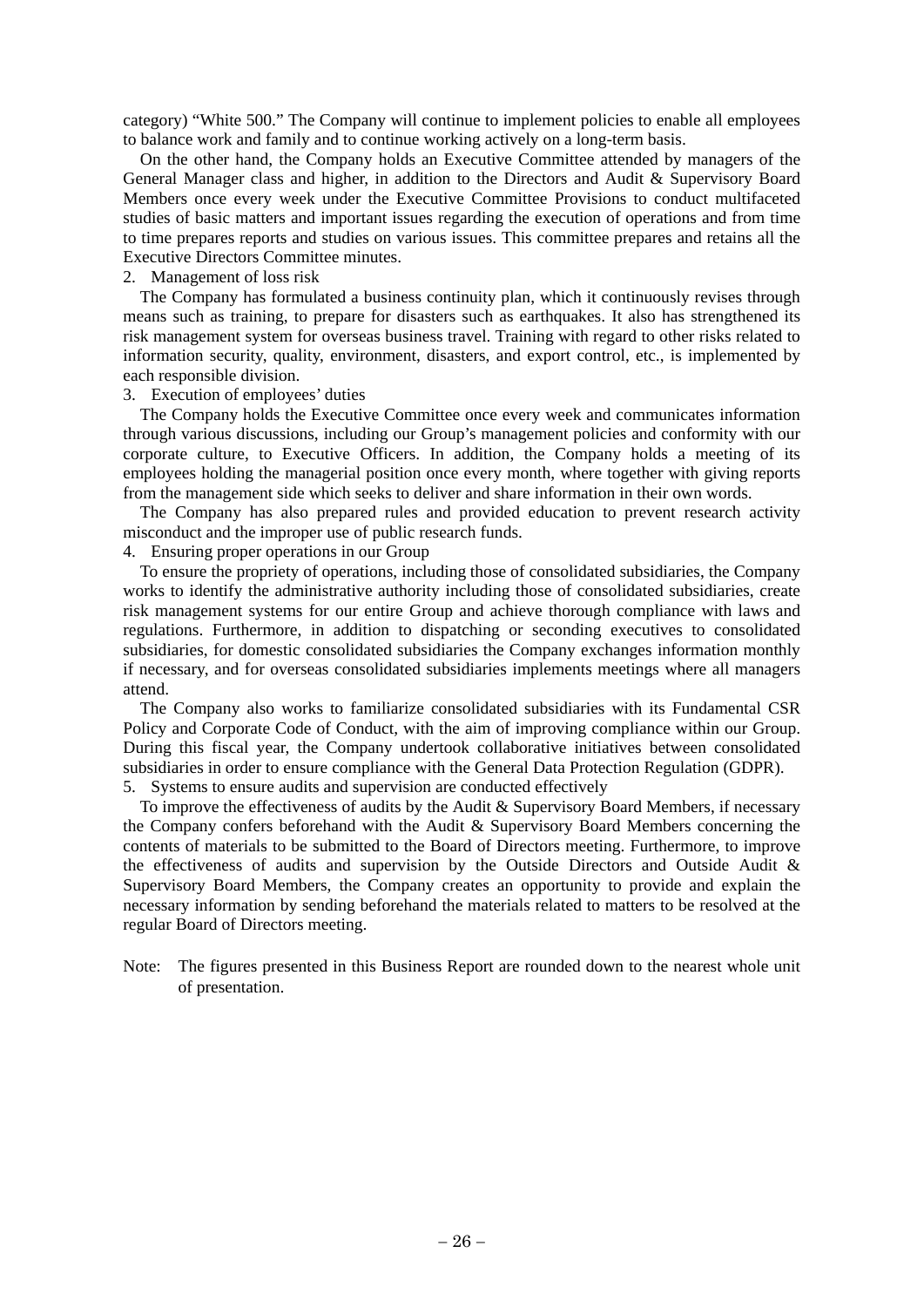# **Consolidated Balance Sheets**

(As of September 30, 2018)

(Millions of Japanese Yen)

| <b>Assets</b>                       |         | <b>Liabilities</b>                                         |         |
|-------------------------------------|---------|------------------------------------------------------------|---------|
| Item                                | Amount  | Item                                                       | Amount  |
| <b>Current assets</b>               | 153,971 | <b>Current liabilities</b>                                 | 38,099  |
| Cash and deposits                   | 74,458  | Notes and accounts payable-trade                           | 5,101   |
| Notes and accounts receivable-trade | 35,914  | 6,266<br>Electronically recorded obligations-operating     |         |
| Merchandise and finished goods      | 8,874   | Short-term loans payable                                   | 1,662   |
| Work in process                     | 17,933  | Current portion of long-term loans payable                 | 3,178   |
| Raw materials and supplies          | 7,677   | Income taxes payable                                       | 2,892   |
| Deferred tax assets                 | 3,774   | Provision for bonuses                                      | 5,138   |
| Other                               | 5,501   | Other<br>13,860                                            |         |
| Allowance for doubtful accounts     | (162)   | <b>Non-current liabilities</b>                             | 13,181  |
| <b>Non-current assets</b>           | 91,295  | Long-term loans payable                                    | 3,512   |
| Property, plant and equipment       | 71,730  | Deferred tax liabilities                                   | 950     |
| Buildings and structures            | 34,117  | Reserve for loss on dissolution of employees' pension fund |         |
| Machinery, equipment and vehicles   | 12,364  | Net defined benefit liability<br>7,393                     |         |
| Tools, furniture and fixtures       | 4,359   | Other<br>795                                               |         |
| Land                                | 16,789  | <b>Total liabilities</b><br>51,281                         |         |
| Leased assets                       | 272     | Net assets                                                 |         |
| Construction in progress            | 3,826   | 191,126<br>Shareholders' equity                            |         |
| <b>Intangible assets</b>            | 6,278   | Capital stock<br>34,928                                    |         |
| Customer relationships              | 2,634   | Capital surplus<br>34,672                                  |         |
| Other                               | 3,644   | 142,321<br>Retained earnings                               |         |
| <b>Investments and other assets</b> | 13,286  | (20,795)<br>Treasury shares                                |         |
| Investment securities               | 4,158   | Accumulated other comprehensive income<br>2,190            |         |
| Real estate for investment          | 795     | Valuation difference on available-for-sale securities      | 1,545   |
| Deferred tax assets                 | 6,833   | Foreign currency translation adjustment<br>1,259           |         |
| Other                               | 1,518   | (614)<br>Remeasurements of defined benefit plans           |         |
| Allowance for doubtful accounts     | (19)    | Non-controlling interests<br>668                           |         |
|                                     |         | <b>Total net assets</b>                                    | 193,985 |
| <b>Total assets</b>                 | 245,267 | <b>Total liabilities and net assets</b><br>245,267         |         |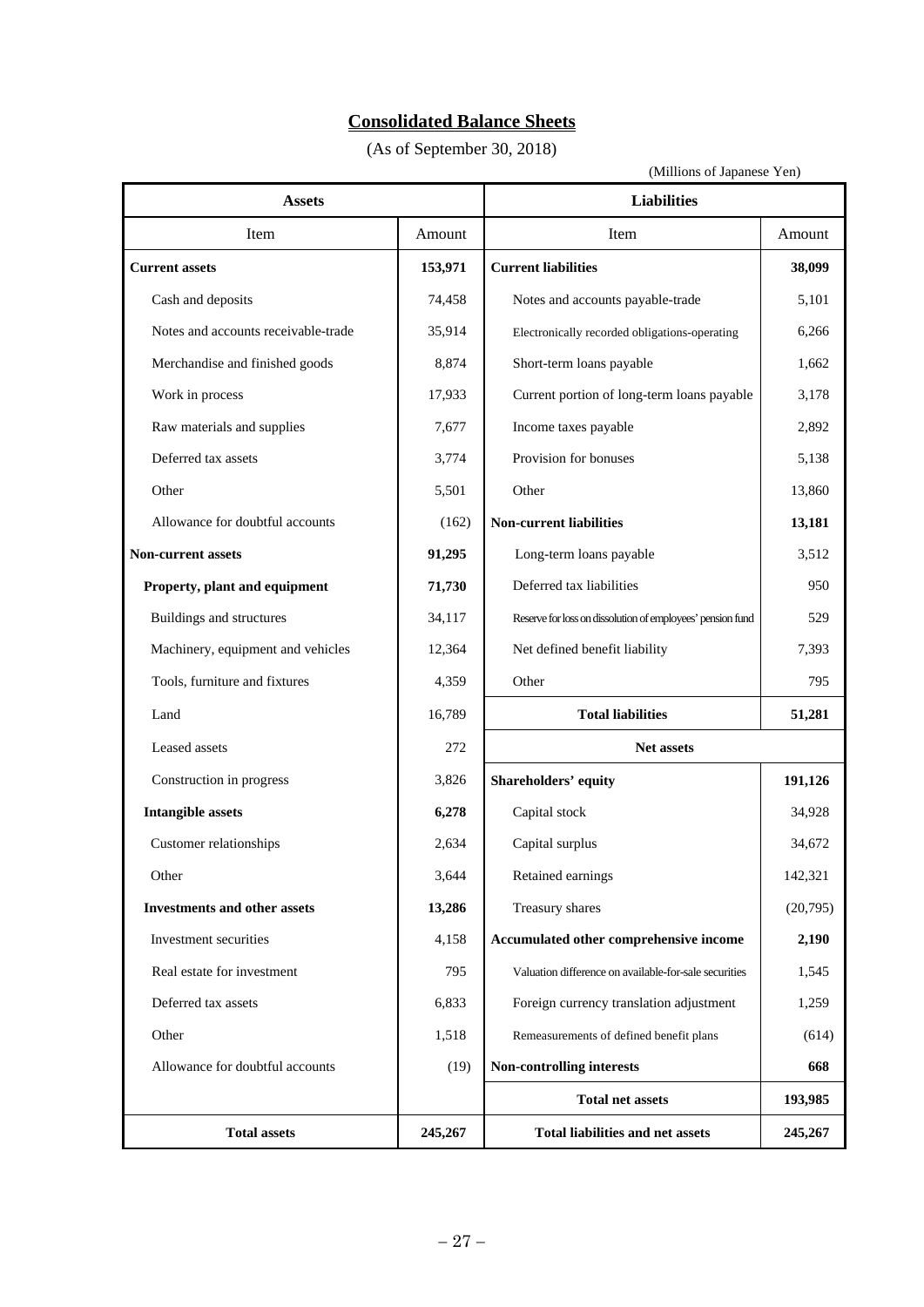# **Consolidated Statements of Income**

|  |  | (From October 1, 2017 through September 30, 2018) |  |
|--|--|---------------------------------------------------|--|
|  |  |                                                   |  |

|                                                                  |                 | (Millions of Japanese Yen) |
|------------------------------------------------------------------|-----------------|----------------------------|
| Item                                                             | Amount          |                            |
| Net sales                                                        |                 | 144,338                    |
| <b>Cost of sales</b>                                             |                 | 70,385                     |
| Gross profit                                                     |                 | 73,952                     |
| Selling, general and administrative expenses                     |                 | 46,688                     |
| <b>Operating profit</b>                                          |                 | 27,263                     |
| Non-operating income                                             |                 |                            |
| Interest income                                                  | 194             |                            |
| Dividend income                                                  | 46              |                            |
| Insurance income                                                 | 153             |                            |
| Rent income on non-current assets                                | 73              |                            |
| Rent of real estate for investment                               | 100             |                            |
| Foreign exchange gains                                           | 64              |                            |
| Share of profit of entities accounted for using equity<br>method | 119             |                            |
| Gain on sales of scraps                                          | 130             |                            |
| Other                                                            | 322             | 1,205                      |
| Non-operating expenses                                           |                 |                            |
| Interest expenses                                                | 65              |                            |
| Rent expenses on real estates                                    | 125             |                            |
| Commission for purchase of treasury shares                       | 103             |                            |
| Other                                                            | 86              | 381                        |
| Ordinary profit                                                  |                 | 28,088                     |
| <b>Extraordinary income</b>                                      |                 |                            |
| Gain on sales of non-current assets                              | 34              |                            |
| Subsidy income                                                   | 277             |                            |
| Gain on sales of investment securities                           | 16              |                            |
| Insurance income                                                 | 266             | 594                        |
| <b>Extraordinary loss</b>                                        |                 |                            |
| Loss on sales of non-current assets                              | 54              |                            |
| Loss on retirement of non-current assets                         | 52              |                            |
| Loss on reduction of non-current assets                          | 263             |                            |
| Loss on disaster                                                 | 194             |                            |
| Loss on valuation of investment securities                       | 5               |                            |
| Provision for loss on dissolution of employees' pension<br>fund  | 534             | 1,105                      |
| Profit before income taxes                                       |                 | 27,577                     |
| Income taxes-current                                             | 7,282           |                            |
| Income taxes-deferred                                            | $\triangle$ 995 | 6,287                      |
| Profit                                                           |                 | 21,289                     |
| Profit attributable to non-controlling interests                 |                 | 67                         |
| Profit attributable to owners of parent                          |                 | 21,222                     |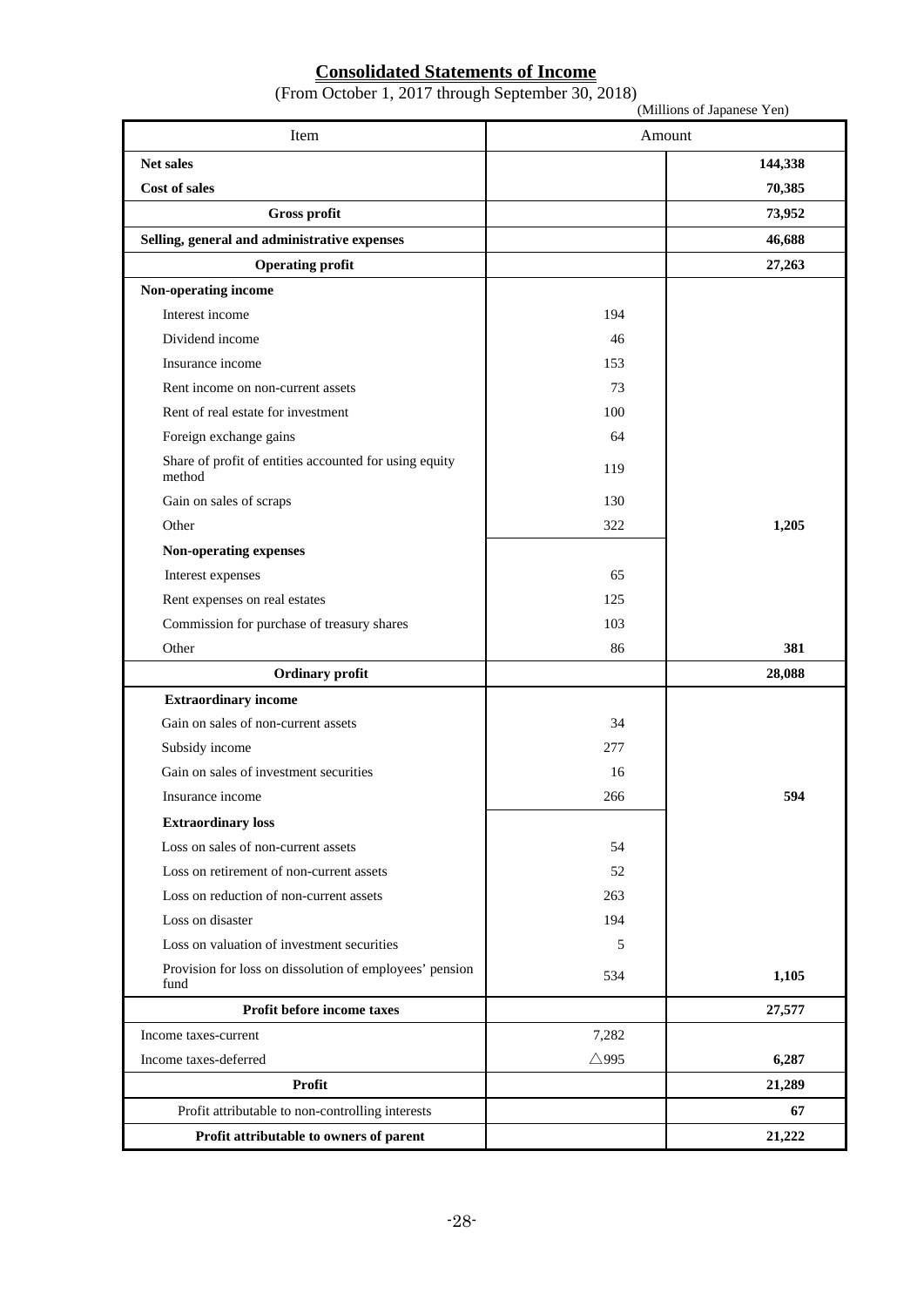# **Non-consolidated Balance Sheets**

(As of September 30, 2018)

(Millions of Japanese Yen)

| <b>Assets</b>                                         |              | <b>Liabilities</b>                                         |         |
|-------------------------------------------------------|--------------|------------------------------------------------------------|---------|
| Item                                                  | Amount       | Item<br>Amount                                             |         |
| <b>Current assets</b>                                 | 116,657      | <b>Current liabilities</b>                                 | 30,725  |
| Cash and deposits                                     | 53,599       | Electronically recorded obligations - operating            | 6,266   |
| Notes receivable - trade                              | 6,282        | Accounts payable - trade                                   | 5,214   |
| Accounts receivable - trade                           | 23,440       | Current portion of long-term loans payable                 | 3,000   |
| Merchandise and finished goods                        | 2,855        | Lease obligations                                          | 84      |
| Work in process                                       | 17,327       | Accounts payable - other                                   | 2,470   |
| Raw materials and supplies                            | 6,841        | Accrued expenses                                           | 1,223   |
| Deferred tax assets                                   | 2,198        | Income taxes payable                                       | 2,412   |
| Accounts receivable - other                           | 3,907        | Advances received                                          | 32      |
| Other                                                 | 237          | Deposits received                                          | 473     |
| Allowance for doubtful accounts                       | (33)         | Provision for bonuses                                      | 4,485   |
|                                                       |              | Electronically recorded obligations - facilities           | 2,841   |
| <b>Non-current assets</b>                             | 83,641       | Deposits received from employees                           | 2,040   |
| Property, plant and equipment                         | 62,624       | Other                                                      | 180     |
| <b>Buildings</b>                                      | 27,413       | <b>Non-current liabilities</b>                             | 10,327  |
| <b>Structures</b>                                     | 1,727        | Long-term loans payable                                    | 3,000   |
| Machinery and equipment                               | 11,496       | Lease obligations                                          | 184     |
| Vehicles                                              | 19           | Reserve for loss on dissolution of employees' pension fund | 529     |
| Tools, furniture and fixtures                         | 3,152        | Provision for retirement benefits                          | 6,051   |
| Land                                                  | 14,785       | Asset retirement obligations                               |         |
| Leased assets                                         | 245          | Other<br>315                                               |         |
| Construction in progress                              | 3,784        | <b>Total liabilities</b><br>41,053                         |         |
| <b>Intangible assets</b>                              | 793          | <b>Net assets</b>                                          |         |
| Patent right                                          | 138          | Shareholders' equity<br>157,700                            |         |
| Software                                              | 638          | <b>Capital stock</b><br>34,928                             |         |
| Other                                                 | 16           | 34,636<br><b>Capital surplus</b>                           |         |
| <b>Investments and other assets</b>                   | 20,223       | Legal capital surplus                                      | 34,636  |
| Investment securities                                 | 2,992        | <b>Retained earnings</b>                                   | 108,926 |
| Shares of subsidiaries and associates                 | 8,381        | Legal retained earnings                                    |         |
| Investments in capital                                | $\mathbf{1}$ | Other retained earnings<br>108,231                         |         |
| Investments in capital of subsidiaries and associates | 1,414        | Reserve for special depreciation                           |         |
| Deferred tax assets                                   | 6,547        | Reserve for dividends<br>4,500                             |         |
| Real estate for investment                            | 362          | General reserve<br>82,600                                  |         |
| Other                                                 | 543          | Retained earnings brought forward<br>21,121                |         |
| Allowance for doubtful accounts                       | (19)         | <b>Treasury shares</b><br>(20,791)                         |         |
|                                                       |              | Valuation and translation adjustments                      | 1,545   |
|                                                       |              | Valuation difference on available-for-sale securities      | 1,545   |
|                                                       |              | <b>Total net assets</b>                                    | 159,245 |
| <b>Total assets</b>                                   | 200,298      | <b>Total liabilities and net assets</b>                    | 200,298 |